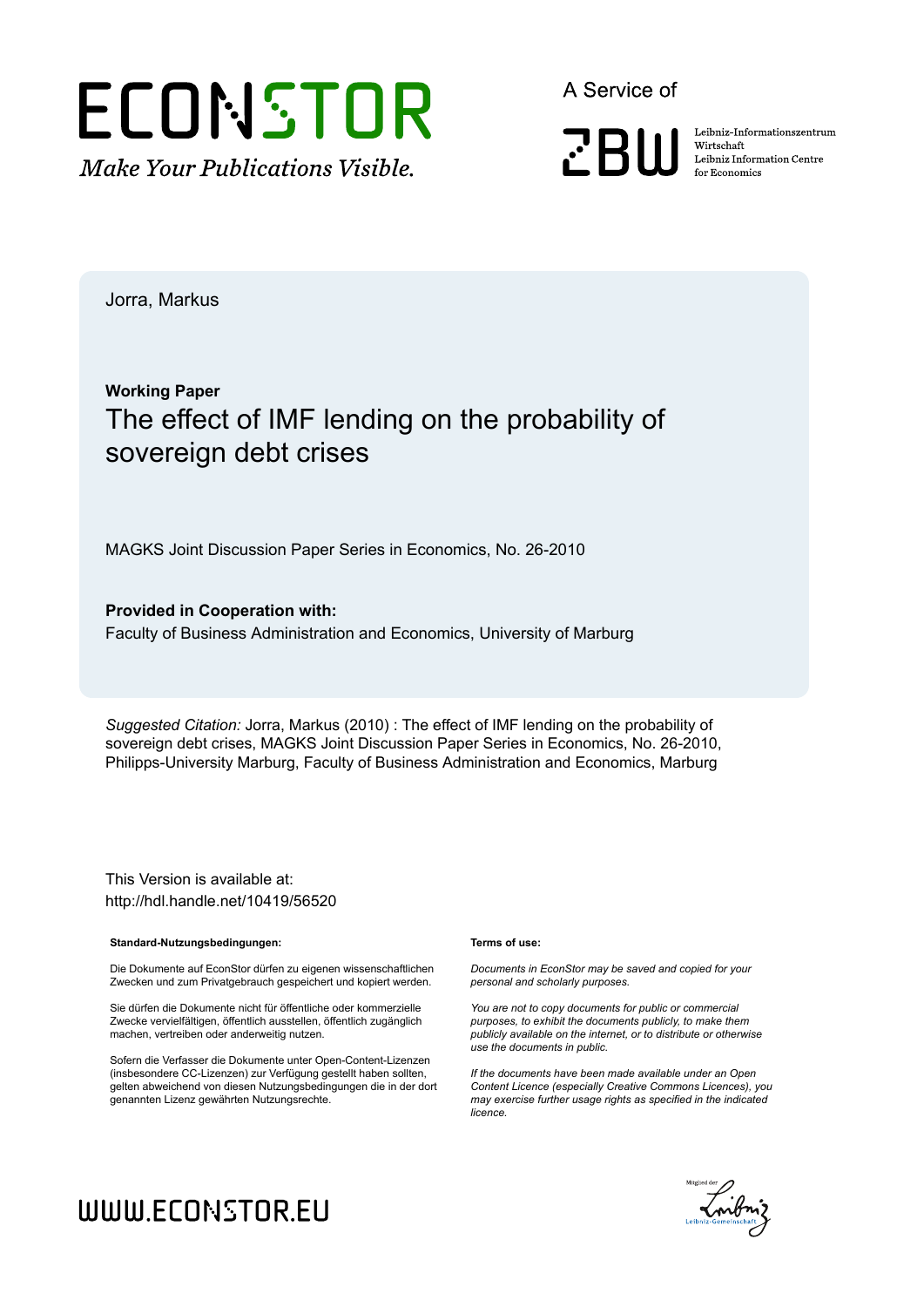

### **Joint Discussion Paper Series in Economics**

**by the Universities of Aachen · Gießen · Göttingen Kassel · Marburg · Siegen** ISSN 1867-3678

# **No. 26-2010**

# **Markus Jorra**

# **The Effect of IMF Lending on the Probability of Sovereign Debt Crises**

**This paper can be downloaded from http://www.uni-marburg.de/fb02/makro/forschung/magkspapers/index\_html%28magks%29**

**Coordination: Bernd Hayo • Philipps-University Marburg Faculty of Business Administration and Economics • Universitätsstraße 24, D-35032 Marburg Tel: +49-6421-2823091, Fax: +49-6421-2823088, e-mail: [hayo@wiwi.uni-marburg.de](mailto:hayo@wiwi.uni-marburg.de)**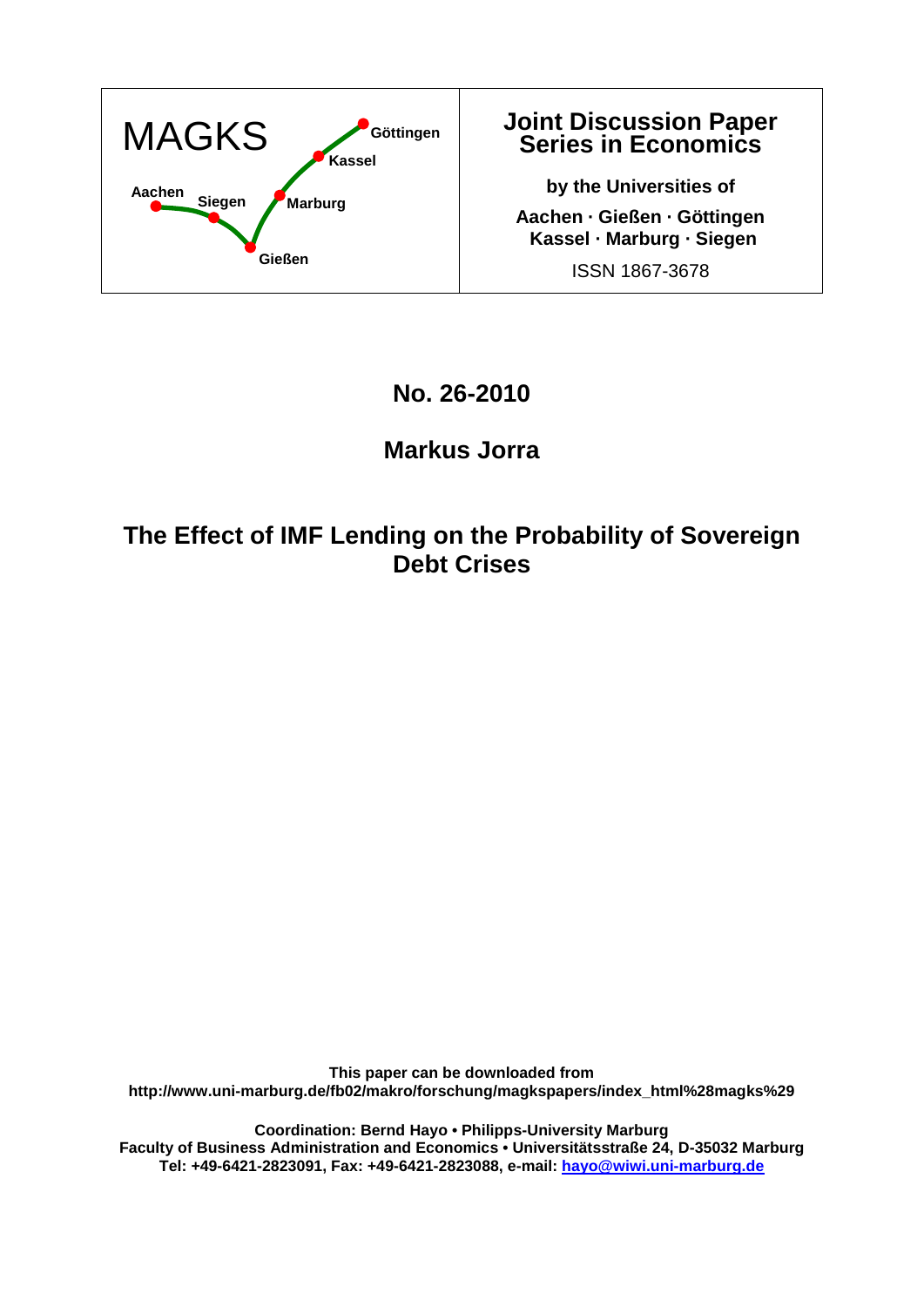### Working Paper

# The Effect of IMF Lending on the Probability of Sovereign Debt Crises

Markus Jorra<sup>∗</sup>

October 14, 2010

This paper explores empirically how the adoption of IMF programs affects sovereign risk over the medium term. We find that IMF programs significantly increase the probability of subsequent sovereign defaults by approximately 1.5 to 2 percentage points. These results cannot be attributed to endogeneity bias as they are supported by specifications that explain sovereign defaults and program participation simultaneously. Furthermore, IMF programs turn out to be especially detrimental to fiscal solvency when the Fund distributes its resources to countries whose economic fundamentals are already weak. Our evidence is therefore consistent with the hypothesis that debtor moral hazard is most likely to occur in these circumstances. Other explanations that point to the effects of debt dilution and the possibility of IMF triggered debt runs, however, are also possible.

Journal of Economic Literature Classification Codes: F33, F34, C25, C35

Keywords IMF programs, Sovereign defaults, Bivariate probit, International Financial Architecture

<sup>∗</sup>Justus Liebig University Giessen, Department of Economics and Business, Licher Straße 66, 35394 Gießen, Germany. Telephone: +49 641 99-22172. Telefax: +49 641 99-22179. E-mail: markus.jorra@wirtschaft.uni-giessen.de.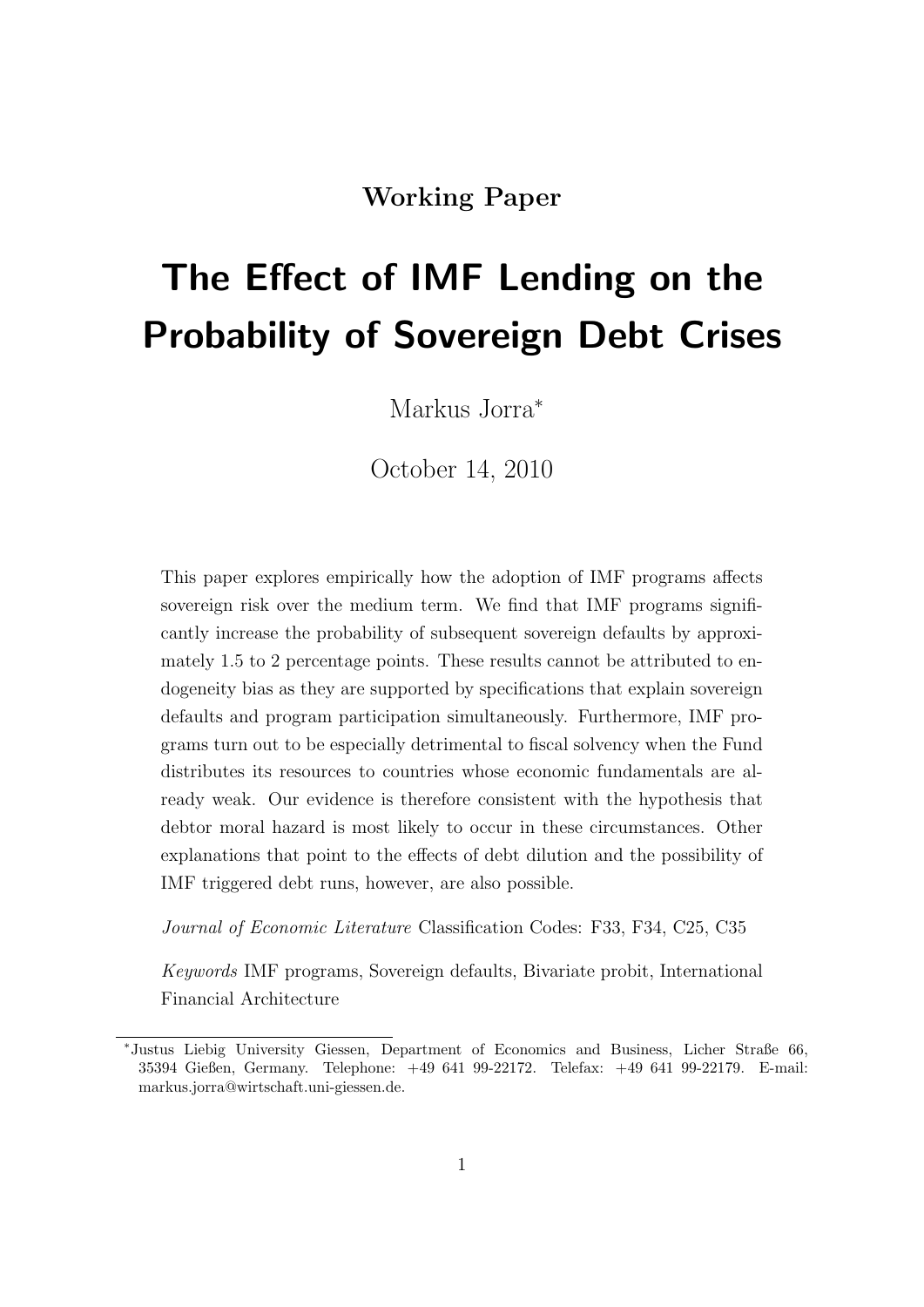### 1. Introduction

When the banking panic of the years 2007/2008 endangered the stability of the worldwide financial system governments stepped in by providing a mixture of generous public guarantees and fiscal stimulus. Since then, the resulting large primary deficits and swollen debt burdens of many countries have brought sovereign risk back on the agenda of investors, policy makers and economists alike. Even among developed economies some countries - most notably Greece - experienced a dramatic loss of market confidence and saw the interest rates on their debt skyrocketing. In the search for a solution to the problem of looming debt crises politicians of the European Union (EU) turned towards the International Monetary Fund (IMF or Fund). Albeit its Articles of Agreement do not provide the IMF with an explicitly stated mandate to fight sovereign debt crises<sup>[1](#page-3-0)</sup> the Fund's Executive Board answered the calls by approving  $a \in \mathcal{S}$  30 billion Stand-By Arrangement for Greece on May 09, 2010 which was supplemented by further EU loans. Spreads on Greece's ten year government bonds relative to Germany's, however, did not return to pre-crisis levels, a mere 0.5 percentage points in the average, measured from the introduction of the Euro in 2001 to the end of 2009. Instead, in August 2010 the spread averaged 8.5 percentage points, not far below its maximum of 10.4 recorded on the last trading day before the announcement of the rescue package.<sup>[2](#page-3-1)</sup>

What has gone wrong? Surely, markets did not fail to realize that the exceptional large lending amount covers Greece's estimated liquidity needs for an extended period. Are there therefore other reasons to expect that IMF program participation is detrimental to fiscal solvency over a longer horizon? Have previous IMF programs exerted a positive or a negative influence on sovereign risk? Only few authors have addressed these important questions explicitly, which is surprising in face of the vast literature on the economic effects of IMF interventions.[3](#page-3-2) Consequently, our paper aims to fill this gap by providing a first empirical study that relates program participation to actual default incidences.

Before turning to our empirical analysis it is useful to review the theoretical literature on the relationship between IMF interventions and sovereign risk. This literature identifies four channels through which the IMF's presence alters the probability of subsequent sovereign defaults. These channels focus on the direct effects of liquidity provision, its

<span id="page-3-0"></span><sup>&</sup>lt;sup>1</sup>An indirect mandate may be deduced from the Fund's mission to help member countries with balance of payment needs since these often coincide with sovereign debt service problems.

<span id="page-3-1"></span> $^2\rm{Data}$  on spreads refers to Reuters' Ecowin Government Benchmarks.

<span id="page-3-2"></span><sup>3</sup>[Bird](#page-21-0) [\(2007\)](#page-21-0) and [Steinwand and Stone](#page-24-0) [\(2008\)](#page-24-0) offer readable surveys on this topic.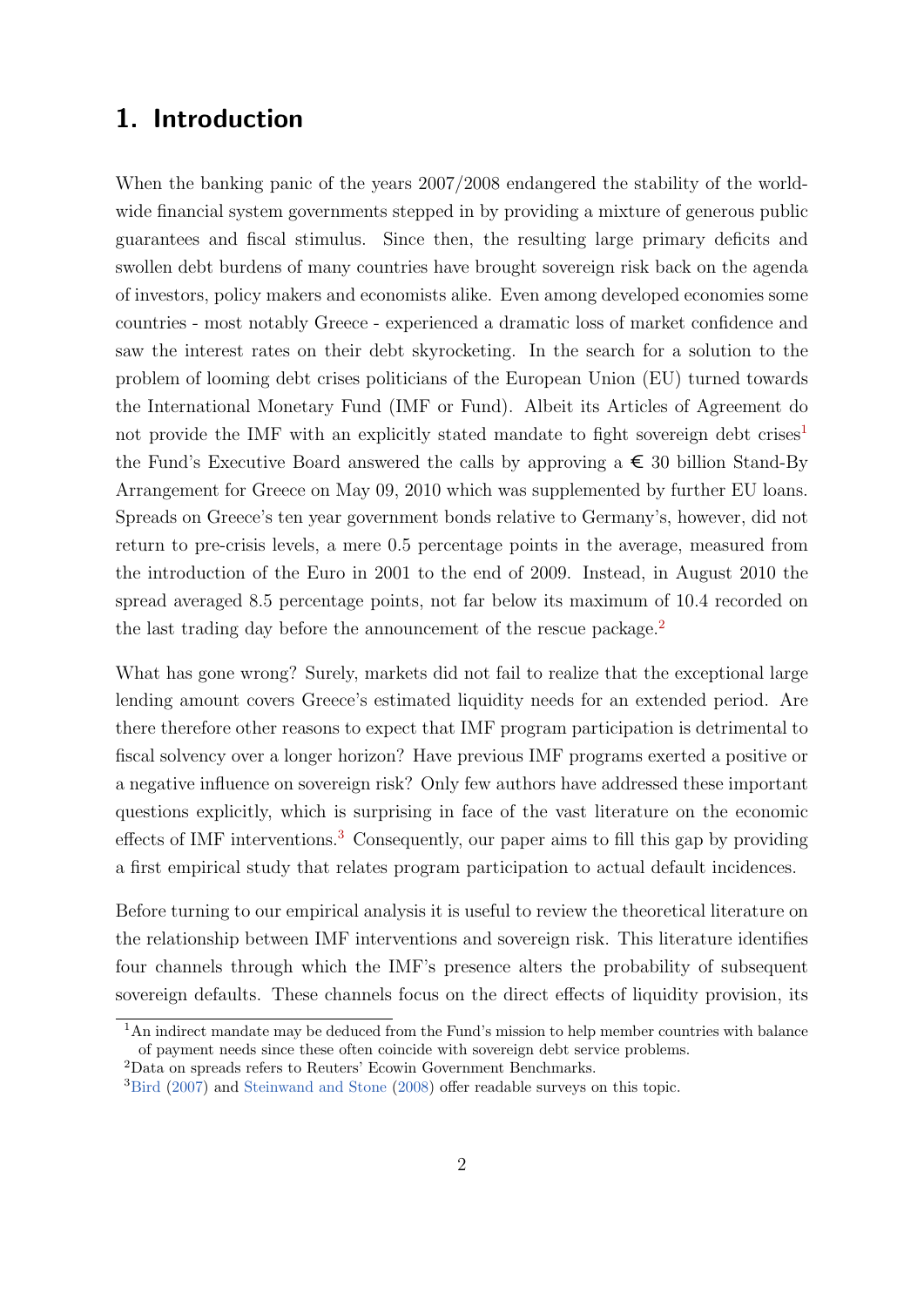influence on the governments' adjustment effort and on the role of conditionality and seniority respectively. Our analysis, however, does not provide us with a clear-cut answer to the question whether we should expect default probabilities to rise or to decrease in the aftermath of IMF programs. Rather, the sign of the effect is disputed even at the level of the individual channels. Liquidity provisions for example may as well prevent [\(Fischer,](#page-23-0) [1999\)](#page-23-0) as trigger a run on sovereign debt [\(Zettelmeyer,](#page-25-0) [2000\)](#page-25-0). Furthermore, even if emergency lending successfully fends off looming liquidity crises, it will also change the incentives of local policy makers regarding their own adjustment effort. The strength of economic fundamentals partly determines whether this results in a more prudent or a laxer macroeconomic policy with corresponding consequences for long run sovereign risk [\(Corsetti](#page-22-0) et al., [2006;](#page-22-0) [Morris and Shin,](#page-24-1) [2006\)](#page-24-1). The IMF therefore typically links the disbursement of money to conditions which are designed to guarantee a sustainable policy path, their impact, however, is often impaired by a lack of compliance. Finally, its role as a de facto senior creditor enables the IMF to lend at lower interest rates which clearly benefits the sovereign debtor and private creditors alike [\(Saravia,](#page-24-2) [2010\)](#page-24-2). Large additional amounts of official lending, however, also increase the risk of future solvency crises in the same way private lending does. A default on more junior private debt may therefore become more and not less likely [\(Boz,](#page-21-1) [2009\)](#page-21-1).

While the specific characteristics of IMF lending programs affect sovereign risk in several ambiguous ways even less is known on the aggregate effect of program participation on the likelihood of sovereign debt crises. We therefore investigate the IMF-default relationship empirically using univariate and bivariate probit methods. Summarizing our main results, we find that IMF programs significantly increase the risk of subsequent sovereign defaults by approximately 1.5 to 2 percentage points. This finding can not be attributed to endogeneity bias since the results for a specification that explains sovereign defaults and program participation simultaneously strengthen our conclusions. Neither can the results be explained by a lack of compliance with IMF conditionality. Further empirical exercises show that the magnitude of the effect depends on economic fundamentals in a way consistent with economic theory. However, we do not find a default-risk reducing effect of IMF interventions in any of our specifications. Hence, we conclude that the adoption of an IMF program seems to be no good news at all for private long-term creditors.

The present paper is organized as follows: Section [2](#page-5-0) reviews the theoretical and empirical literature on the relationship between IMF programs and sovereign debt crises. Our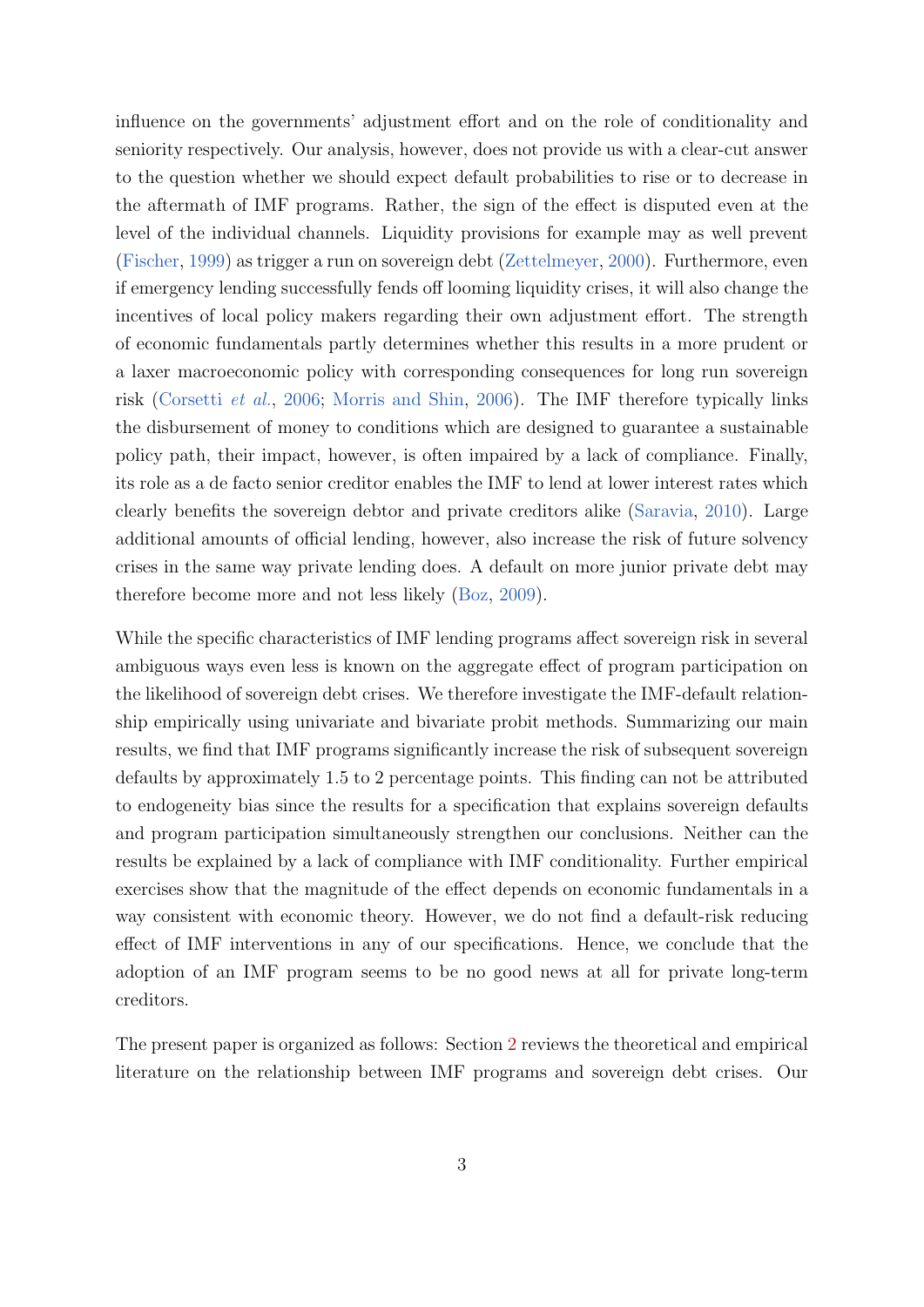empirical framework and our data basis are laid out in section [3.](#page-9-0) Section [4](#page-15-0) presents the results. The final section concludes.

### <span id="page-5-0"></span>2. Review of the Literature

### <span id="page-5-2"></span>2.1. IMF Interventions and Sovereign Defaults: Theory

A vast theoretical literature deals with the effects of international financial organizations' actions on the probability and magnitude of sovereign debt crises. This research highlights several channels through which the IMF might influence short and long-term sovereign risk in either a positive or a negative way.

The first channel focuses on the direct consequences of liquidity provision in the context of a debt run. Using models with multiple equilibria many researchers starting with [Sachs](#page-24-3) [\(1984\)](#page-24-3) show that self-fulfilling runs could lead to a default of an otherwise sol-vent sovereign debtor.<sup>[4](#page-5-1)</sup> Acting as an international lender of last resort whose liquidity provision renders the search for inefficient sources of finance in the event of a run un-necessary the IMF may prevent the occurrence of those crises in the first place [\(Fischer,](#page-23-0) [1999\)](#page-23-0). Subsequent research focuses on the question whether this conclusion still holds in a realistic setting with only limited IMF resources. As a result two starkly different positions have emerged. [Zettelmeyer](#page-25-0) [\(2000\)](#page-25-0) argues that rescue packages which cover only a fraction of the potential liquidity needs might not only fail to eliminate the possibility of a crisis but even have counterproductive effects. In the worst case, the provision of the liquidity that is demanded by short term investors can be the trigger that leads to a debt run. Contrary to this view [Corsetti](#page-22-0) et al. [\(2006\)](#page-22-0) offer a more positive assessment of limited IMF crisis lending using the framework of a global game. In their model official lending induces a greater fraction of lenders to roll over their debt which lowers the incidence of crises.

Second, programs designed to provide short term liquidity also influence the incentives of borrowing governments with regard to their policy stance. A moral hazard problem may especially arise if the IMF fails to differentiate between liquidity and solvency crises. In this case, sovereign debtors have the incentive to neglect necessary but painful policy

<span id="page-5-1"></span><sup>&</sup>lt;sup>4</sup> [Alesina](#page-21-2) *et al.* [\(1990\)](#page-21-2) and [Cole and Kehoe](#page-21-3) [\(1996,](#page-21-3) [2000\)](#page-21-4) provide other examples for open economy debt run models.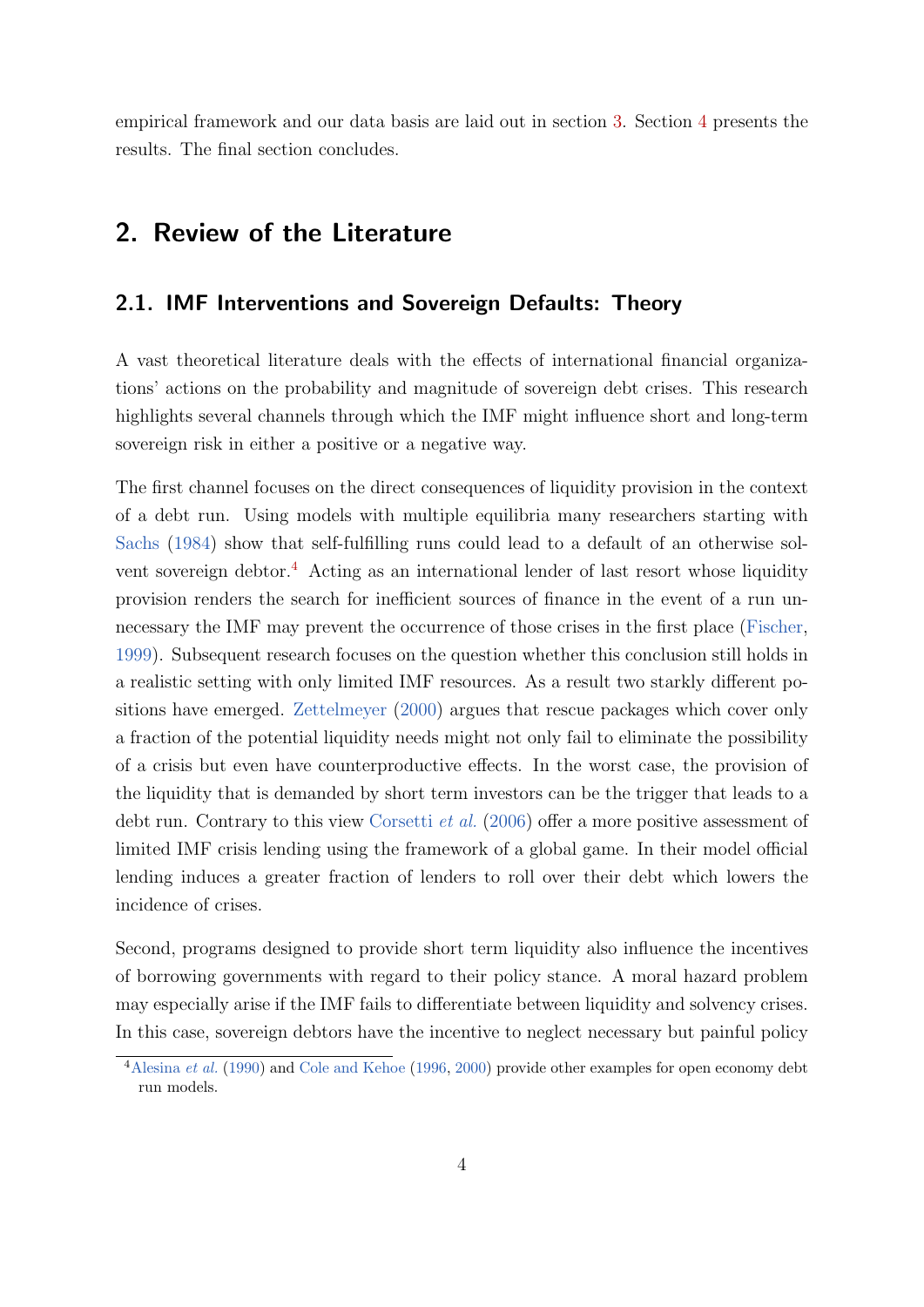adjustments and rely on official emergency lending instead which is often characterized by sizeable subsidy elements [\(Vaubel,](#page-25-1) [1983;](#page-25-1) [Meltzer Commission,](#page-24-4) [2000\)](#page-24-4). As a consequence an ongoing IMF program may increase rather than decrease sovereign risk in the medium and longer term if it is interpreted as a signal for further support. This effect, however, is far from clear-cut as the modern work on global games by [Corsetti](#page-22-0) *et al.* [\(2006\)](#page-22-0) and [Morris and Shin](#page-24-1) [\(2006\)](#page-24-1) has shown. In their models, liquidity provision can as well induce debtor countries to undertake otherwise infeasible adjustment programs, convincing short-term creditors to stay and thereby improving the fate of long-term investors. This virtuous cycle, dubbed as 'catalytic finance', is most likely to work in an environment of neither too bad nor too good fundamentals. In other circumstances country leaders will see official funding as a substitute for their own adjustment effort and moral hazard will prevail.

A third strand of the literature points to the importance of conditionality in IMF programs.[5](#page-6-0) Policy conditions that accompany lending programs may influence economic outcomes either through their signalling function or by initiating policy improvements. Regarding the first point [Marchesi and Thomas](#page-24-5) [\(1999\)](#page-24-5) develop a model in which only productive countries choose to incur the short term costs associated with an IMF program. The participation decision therefore delivers an important signal to private investors which may respond with a debt relief or - in more general terms - with improved capital market access for the debtor country. According to this line of argument we should thus expect a lower default probability of countries which participate in an IMF program (IMF program countries). Regarding the policy changes countries may be will-ing to accept constraints on their sovereignty because it is in their own best interest<sup>[6](#page-6-1)</sup> or because they are bribed and/or forced to do so. If the conditions imposed were justified on economic grounds and enforcement is guaranteed crises should become less likely in either case. However, both qualifications have been questioned in the literature. As the argument between prominent economists on the merits of IMF induced policy changes during the Asian crisis documented by [Conway](#page-21-5) [\(2006\)](#page-21-5) shows uncertainty still surrounds optimal policy design in times of crises [\(Bird,](#page-21-0) [2007\)](#page-21-0). Even if the medicine prescribed by IMF conditionality is the right one its effectiveness is questionable when compliance is a major problem. With official compliance rates of 54% [\(IEO, 2007\)](#page-23-1) the effect of conditionality on default probabilities is at least uncertain.

<span id="page-6-0"></span> $5$ [Dreher](#page-22-1) [\(2009\)](#page-22-1) provides a highly readable survey on the theory and the empirical evidence of IMF conditionality.

<span id="page-6-1"></span><sup>&</sup>lt;sup>6</sup>The resolution of time inconsistency problems is the leading example, see [Sachs](#page-24-6) [\(1989\)](#page-24-6), [Diwan and](#page-22-2) [Rodrik](#page-22-2) [\(1992\)](#page-22-2), [Fafchamps](#page-23-2) [\(1996\)](#page-23-2) or [Drazen](#page-22-3) [\(2002\)](#page-22-3).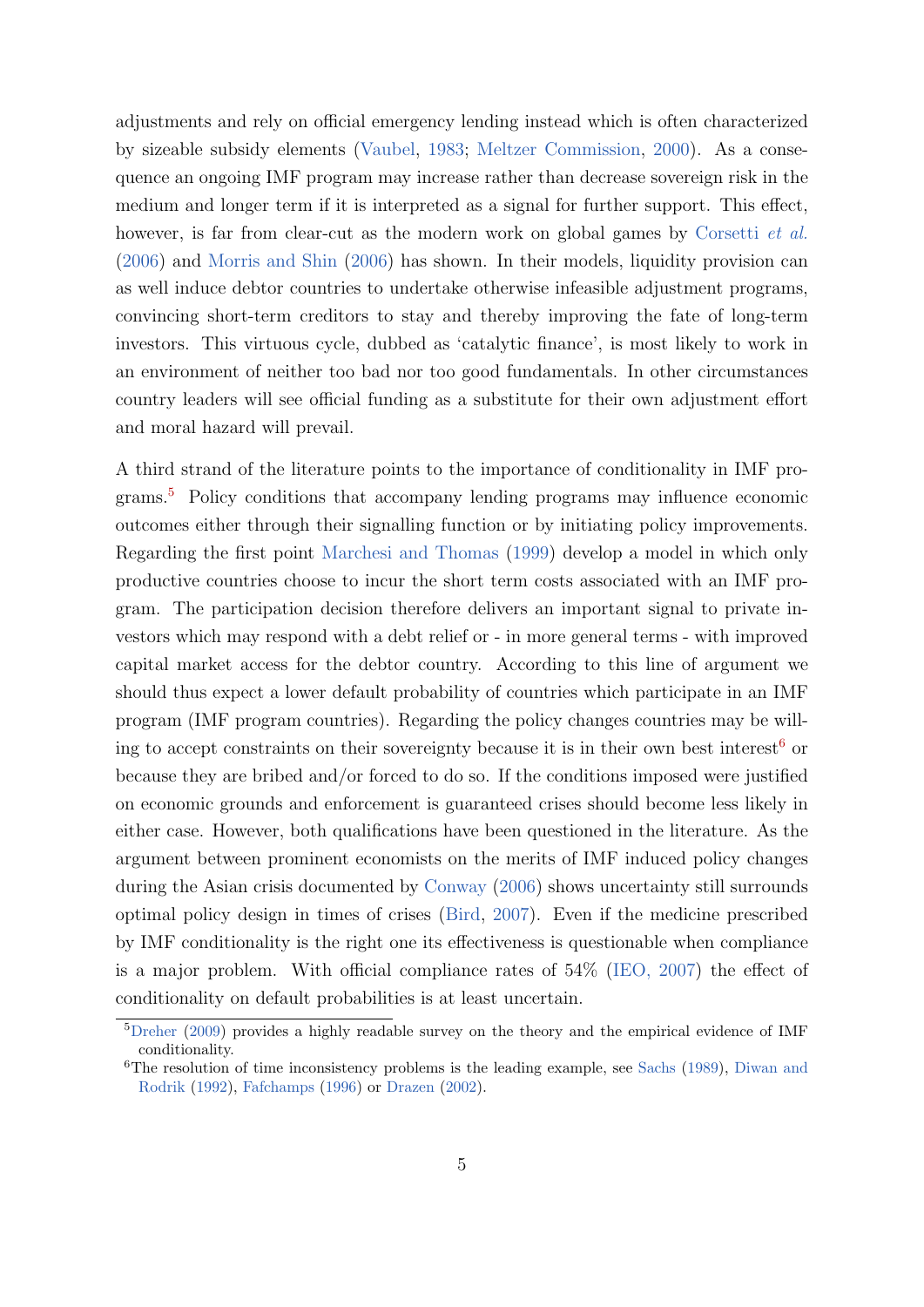Fourth, the perceived seniority of IMF debt<sup>[7](#page-7-0)</sup> has the potential to influence the Fund's lending decisions and the risk borne by private creditors. As [Saravia](#page-24-2) [\(2010\)](#page-24-2) points out, seniority enables the IMF to provide larger amounts of new short-term debt at lower interest rates to fill the liquidity gap of sovereign debtors without risking its shareholders' money. IMF lending thus reduces both, the probability of liquidity crises and - through the effect of lower interest rates - subsequent solvency crises. Overall, this leads to an improvement of the position of private creditors despite the dilution of their claims. Policy implications differ, however, if the assumption of a fixed demand for new financial resources is dropped. [Boz](#page-21-1) [\(2009\)](#page-21-1) analysis the effects of senior IMF lending in these circumstances invoking a 'willingness to pay' framework. Since liquidity considerations are absent in her model the only effect of a new official lending program is an increase in total debt that leads to higher debt service in the future making a subsequent default relativly more beneficial from the debtor's point of view.

To sum up, IMF lending surely effects sovereign risk through several channels. The sign of the effect, however, is disputed even at the level of the individual channels. Much less is known on the relative strength of these channels and their potential interactions.<sup>[8](#page-7-1)</sup> Whether an IMF involvement decreases or increases the probability of a subsequent default is therefore ultimately an empirical question.

#### 2.2. Empirical Evidence

While an investigation of the effects of IMF interventions on sovereign default probabilities has not yet been undertaken our research builds on the large empirical literature on the economic consequences of IMF programs. Since most earlier studies do not control for the problem of self-selection into IMF programs and a complete survey of this literature is beyond the scope of this paper we focus instead on some recent contributions that are related to our own research agenda.<sup>[9](#page-7-2)</sup>

IMF interventions may influence sovereign risk through their impact on economic growth

<span id="page-7-0"></span><sup>7</sup>The perception of seniority can be justified empirically since according to [Zettelmeyer and Joshi](#page-25-2)  $(2005)$  '... the Fund has virtually always been repaid in the past'.

<span id="page-7-1"></span><sup>&</sup>lt;sup>8</sup>A rare example of a quantitative assessment of the combined effect of more than one channel is [Boz](#page-21-1) [\(2009\)](#page-21-1). Accounting for the effects of seniority and conditionality in a calibrated model of the Argentinean economy she concludes that sovereign risk increases after the disbursement of IMF loans.

<span id="page-7-2"></span> $9$ The survey articles written by [Bird](#page-21-0) [\(2007\)](#page-21-0) and [Steinwand and Stone](#page-24-0) [\(2008\)](#page-24-0) provide a more complete overview of the research on causes and consequences of IMF programs.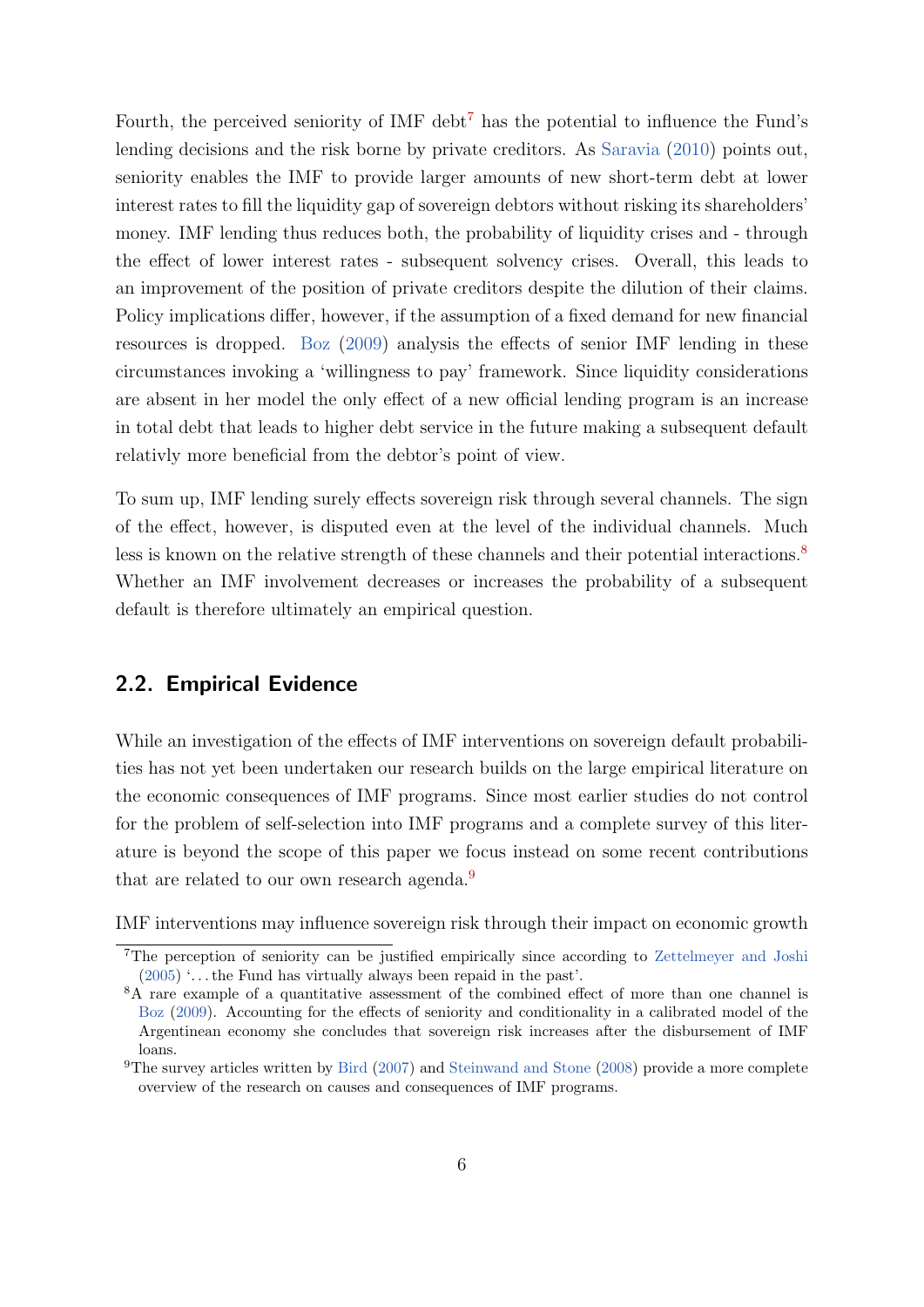and macroeconomic policy. The finding of a negative [\(Barro and Lee,](#page-21-6) [2005;](#page-21-6) [Dreher,](#page-22-4) [2006\)](#page-22-4) or at best insignificant [\(Atoyan and Conway,](#page-21-7) [2006\)](#page-21-7) causal effect of IMF programs on economic growth is troublesome in this respect since most theoretical models of sovereign debt point to a higher incidence of crises in times of economic hardship. The evidence is somewhat more encouraging for other factors potentially influencing sovereign risk like budget deficits and money growth [\(Dreher,](#page-22-5) [2005\)](#page-22-5).

A similar objective like ours is pursued in two recent papers that analyze the success of IMF interventions in terms of crises prevention, both reaching an overwhelmingly positive conclusion. [Eichengreen](#page-23-3) et al. [\(2008\)](#page-23-3) show that countries are less likely to suffer from sudden stops in the years following their participation in an IMF program. This effect is less positive for countries with weak fundamentals which are already on the brink of crisis. [Dreher and Walter](#page-22-6) [\(2010\)](#page-22-6) demonstrate that the IMF is also quite successful in resolving currency crises. The existence of an IMF program in the previous five years reduces the probability of a subsequent currency crises by 20 percentage points. Once in a crisis, however, program countries are more likely to devalue after a shorter period of defense.

Finally and more closely related to our study some authors provide evidence on the theoretical predictions of the catalytic finance literature. [Mody and Saravia](#page-24-7) [\(2006\)](#page-24-7) and [Eichengreen](#page-23-4) et al. [\(2006\)](#page-23-4) tackle this issue by studying the impact of IMF programs on sovereign borrowing costs using data from the primary market.<sup>[10](#page-8-0)</sup> In accordance with the theoretical literature their evidence indicates that IMF programs improve the borrowing terms of countries whose debt burdens and foreign reserves are in an intermediate range. Market conditions worsen under a program if these conditions are not met, fitting nicely into the moral hazard view of IMF lending. [Mody and Saravia](#page-24-7) [\(2006\)](#page-24-7) further show that a large part of the catalytic effects can be attributed to IMF programs that turned precautionary, which means that the agreed lending lines have not been tapped. The authors stress that this finding is in line with their preferred view that IMF interventions act as a commitment device which does not rest on the actual disbursement of money. However, a more critical interpretation that points to the omission of a relevant variable influencing both the need for IMF resources and sovereign bond spreads is also possible [\(Cottarelli and Giannini,](#page-22-7) [2006\)](#page-22-7).

[Jensen](#page-23-5) [\(2004\)](#page-23-5), [Edwards](#page-22-8) [\(2006\)](#page-22-8) and [Bird and Rowlands](#page-21-8) [\(2009\)](#page-21-8) follow a different approach

<span id="page-8-0"></span> $10\ddot{\rm{O}}$ zler [\(1993\)](#page-24-8) represents an earlier study on this subject. Ignoring the problem of self-selection into Fund programs she finds that IMF interventions are associated with increased bond spreads.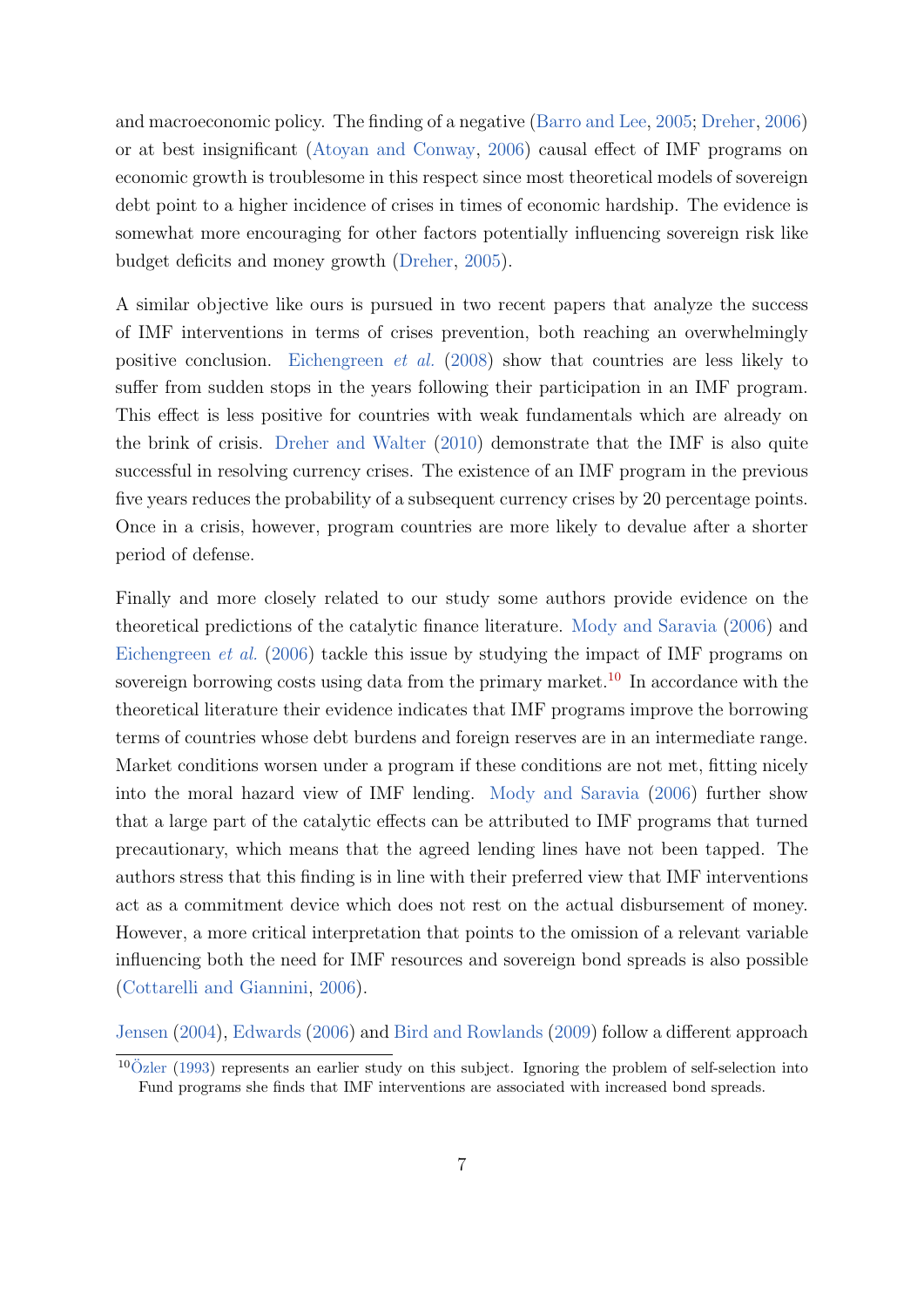by looking at capital flows instead of spreads. A quite robust result from this research agenda is that IMF programs not only fail to encourage capital inflows but even lead to capital flight. Since this may be the result of an increased perception of sovereign risk and capital flight on its own renders successful future debt rollover less likely one would expect higher default rates in the years following an IMF program. Interestingly [van der Veer and de Jong](#page-24-9) [\(2010\)](#page-24-9) find that catalysis seems to work for countries that do not default in the years following an IMF intervention. In conjunction with the afore mentioned results this implies that later defaulters suffer from massive capital outflows while participating in an IMF program.

Our paper extends the literature by providing a direct investigation of the relationship between IMF programs and sovereign defaults. Looking at actual default incidences is warranted since - as the discussion on the IMF loan to Greece in 2010 has shown staving off default is a major policy objective. Information on the success of past IMF programs is therefore valuable from a political point of view. While spreads on sovereign bonds are surely informative in this dimension they always represent an mixture of the perceived default probability and the repayment conditional on default. Since both variables are likely to change after the start of a program our narrower focus on defaults allows us to disentangle those effects. Furthermore, even interest rates on bonds with longer maturities are partly driven by short term considerations. Our approach is thus better suited to analyze the long run consequences of IMF interventions.

### <span id="page-9-0"></span>3. Empirical Framework and Data

#### 3.1. Empirical Framework

The goal of this paper is to analyze the medium and long run effects of IMF programs on sovereign risk. The literature on the determinants of sovereign defaults therefore provides a natural starting point for our own investigation. We follow [Kohlscheen](#page-23-6) [\(2009\)](#page-23-6) and [Celasun and Harms](#page-21-9) [\(2010\)](#page-21-9) in using a pooled probit framework for our baseline estimations employing dummy variables to indicate IMF interventions. We do not opt for a fixed effects estimation procedure since a consistent fixed effects probit estimator does not exist and the alternative use of a logistic distributional assumption still suffers from the drawback of a dramatically reduced sample size. This reduction results from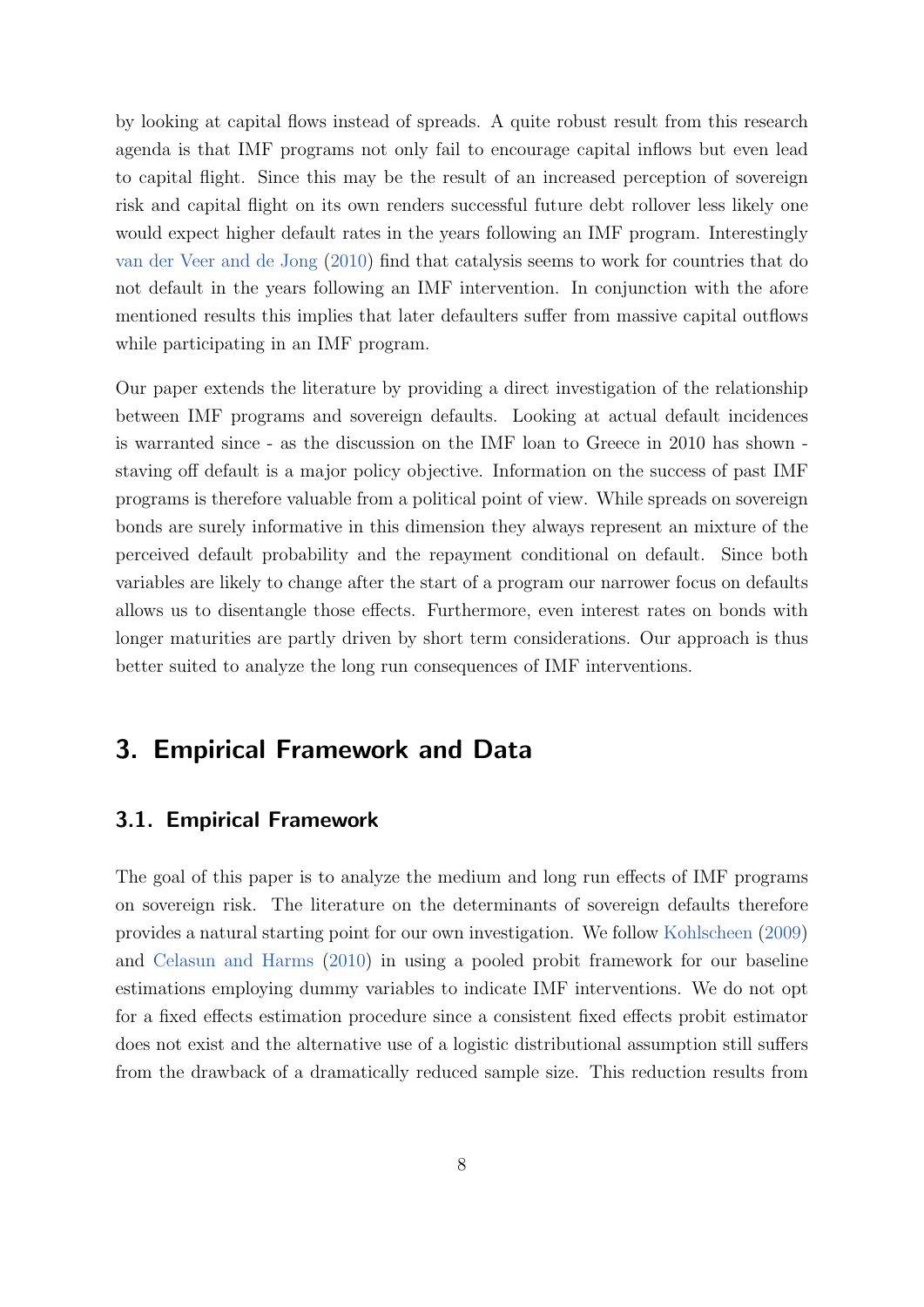the required exclusion of all countries without a default incidence in the sample period since the fixed effect is a perfect predictor of no default for these countries [\(Kruger and](#page-23-7) [Messmacher,](#page-23-7)  $2004$ .<sup>[11](#page-10-0)</sup> Instead we decide on the utilization of cluster robust covariance matrices on the basis of a test for dynamic completeness offered by [Wooldridge](#page-25-3)  $(2002)$ .<sup>[12](#page-10-1)</sup>

An obvious objection against this approach points to the long acknowledged endogenous nature of IMF programs. Since IMF programs are partly designed to avert various forms of macroeconomic crises the finding of a positive association between IMF interventions and sovereign risk could reflect causality running from the latter to the former. Although this problem should be mitigated by the adoption of a large number of macroeconomic control variables and the use of lagged IMF intervention dummies these variables may still be correlated with the error term. Given the binary nature of our two variables of interest the preferred framework in this case is the recursive bivariate probit model.<sup>[13](#page-10-2)</sup>

The bivariate probit model explicitly specifies the endogenous nature of the binary regressor of interest in a simultaneous equations context. In our case, let  $D$  and  $I$  denote the dummy variables indicating a sovereign default and the adoption of an IMF program, respectively. The model may then be written as

$$
D^* = \mathbf{x}'\beta + \gamma \mathbf{I} + \varepsilon \qquad D = 1 \text{ if } D^* > 0 \tag{1}
$$

$$
I^* = \mathbf{z}'\delta + \upsilon \qquad \qquad I = 1 \text{ if } I^* > 0 \tag{2}
$$

<span id="page-10-4"></span><span id="page-10-3"></span>.

with the disturbances following a bivariate normal distribution

$$
\left(\begin{array}{c}\varepsilon\\v\end{array}\right)=N\left(\begin{array}{ccc}0&1&\rho\\0&,&\rho&1\end{array}\right)
$$

Equation [\(1\)](#page-10-3) describes the ability and the willingness of a sovereign borrower to honor his debt as a function of his relationship with the IMF and other determinants summarized in the vector x. Considered in isolation this equation corresponds to the univariate probit model referred to in the first part of this paragraph with the coefficient  $\gamma$  as our

<span id="page-10-0"></span><sup>&</sup>lt;sup>11</sup>The inclusion of institutional control variables with almost no time variation raises an additional problem for every fixed effects estimator.

<span id="page-10-1"></span> $12$ This test is based on an artificial probit regression which includes the lagged residuum of the original estimation equation as an additional regressor. The null hypothesis is that the coefficient on this new variable takes the value 0. A rejection of the null hypothesis is equivalent to a rejection of the assumption of dynamic completeness. Cluster robust standard errors are required in this case.

<span id="page-10-2"></span><sup>&</sup>lt;sup>13</sup>See [Marchesi](#page-23-8) [\(2003\)](#page-23-8) for an application of this method to the interaction of IMF programs and debt reschedulings.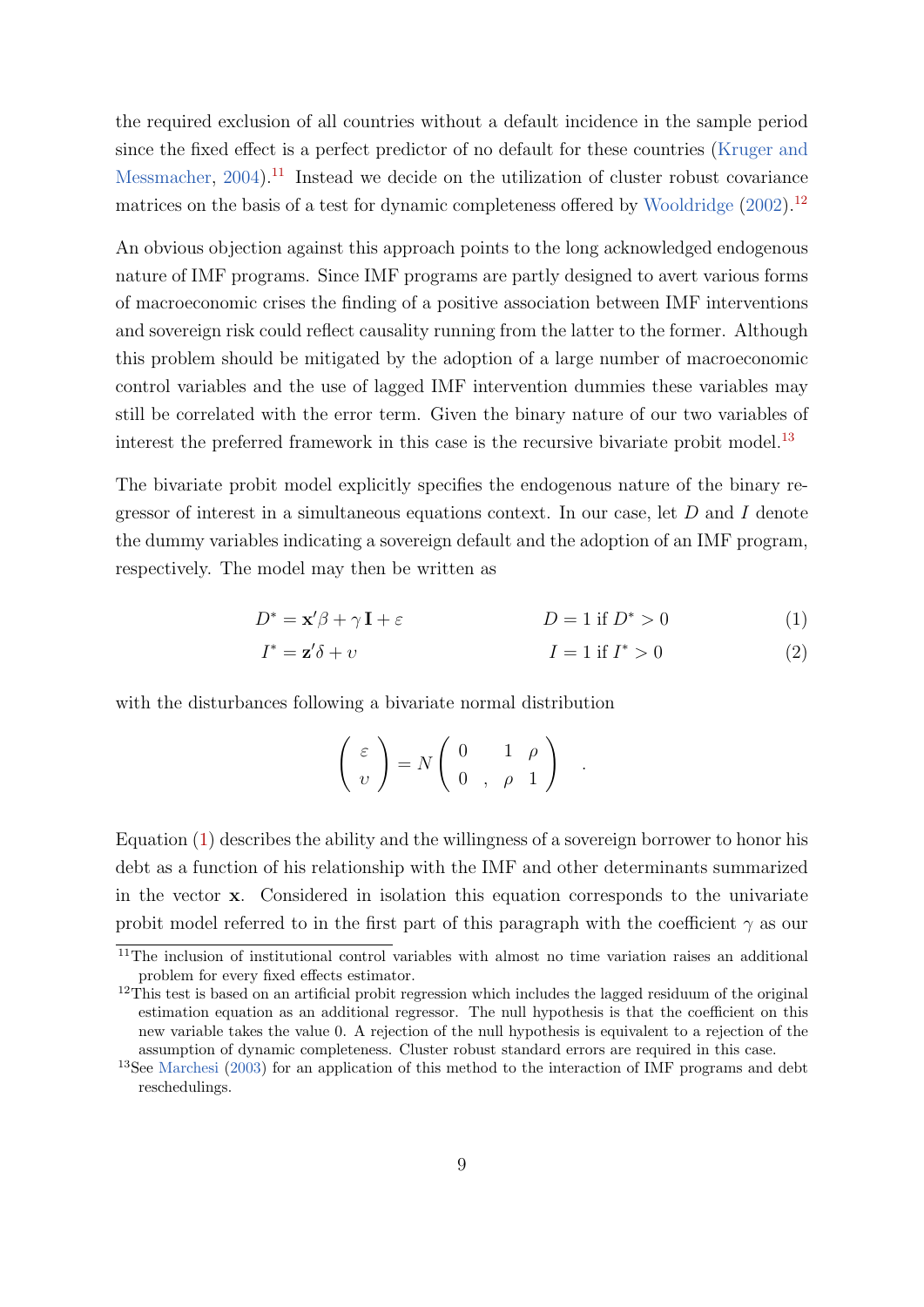main object of interest. The desire of the sovereign borrower to participate in an IMF program and the willingness of the IMF decision-making bodies to implement one is modeled in equation [\(2\)](#page-10-4). Although [Wilde](#page-25-4) [\(2000\)](#page-25-4) notes that parameter identification in this type of model does not require the variables in  $x$  and  $z$  to be different the theory and empirics of IMF program participation guides us to select some additional political and institutional variables in the second equation. Finally, the endogenous nature of IMF interventions is reflected in the correlation between the two error terms  $\varepsilon$  and  $v$ . We would expect the estimate of the correlation coefficient  $\rho$  to be positive if countries with a higher probability of default attract more IMF interventions even after controlling for the variables in x. We estimate all model parameters simultaneously by maximum likelihood.

#### 3.2. Data

Our empirical analysis is based on an unbalanced panel of 57 developing and emerging economies with annual data from 1975 to 2008. Although country coverage is dictated by the availability of data on our main variables of interest the country list presented in [Appendix A](#page-31-0) seems to be broad enough to mitigate concerns of sample selection bias.<sup>[14](#page-11-0)</sup> We further restrict our sample by excluding the time span between the first incidence and the resolution of a default since the duration of a debt restructuring process may well be influenced by economic considerations other than the decision to enter the default status in the first place [\(Van Rijckeghem and Weder,](#page-25-5) [2009\)](#page-25-5).

We follow [Van Rijckeghem and Weder](#page-25-5) [\(2009\)](#page-25-5), [Kohlscheen](#page-23-6) [\(2009\)](#page-23-6) and [Celasun and Harms](#page-21-9) [\(2010\)](#page-21-9) in using actual incidences of sovereign defaults on foreign currency debt as reported by the rating agency Standard & Poor's as our dependent variable. Standard & Poor's defines a sovereign default '. . . as the failure to meet a principal or interest payment on the due date (or within the specified grace period) contained in the original terms of a debt issue' [\(Standard & Poor's,](#page-24-10) [2006\)](#page-24-10). This approach identifies 60 credit events in our maximum sample. We decline the attempt to enrich the data by including periods with high spreads on sovereign bonds [\(Pescatori and Sy,](#page-24-11) [2007\)](#page-24-11), private defaults [\(Detragiache and Spilimbergo,](#page-22-9) [2001\)](#page-22-9) or large IMF drawings [\(Manasse and Roubini,](#page-23-9) [2009\)](#page-23-9). While the decision on the last two alternatives is obvious with regard to our

<span id="page-11-0"></span><sup>&</sup>lt;sup>14</sup>Formerly central planned economies have been included with data from 1992 onwards.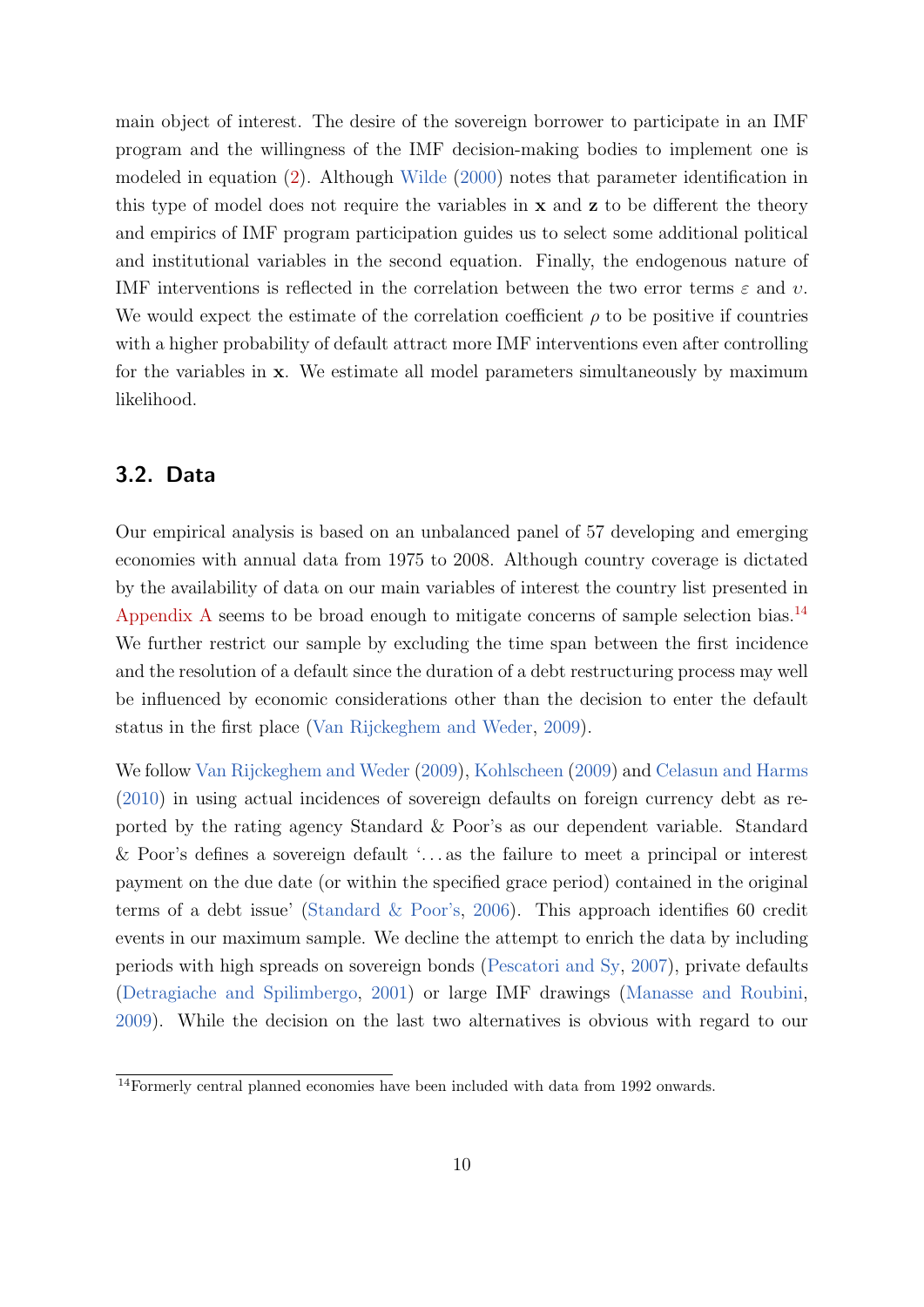research focus the utilization of a market based indicator of sovereign distress is refused on the grounds of data limitations.[15](#page-12-0)

Our main explanatory variable of interest – the existence of an IMF program – is measured in three different ways. Our broadest indicator is a dummy variable which takes the value 1 if an IMF program was agreed on in at least one of the five preceding years. Since highly subsidized lending through the Structural Adjustment Facility (SAF) and the Poverty Reduction and Growth Facility (PRGF) is targeted at low income countries with little access to private capital markets it qualifies more as development assistance than as intervention in terms of the theoretical arguments laid out above [\(Barro and](#page-21-6) [Lee,](#page-21-6) [2005\)](#page-21-6). We therefore alternatively employ a more selective measure of IMF programs which focuses on agreed Stand-by Arrangements (SBA) and on the Extended Fund Facility (EFF). Our third indicator finally marks new SBA and EFF programs with lending lines in excess of the participating country's quota. This explicit focus on large programs can be justified in light of some of the theories discussed in subsection [2.1.](#page-5-2) On the one hand, large programs may be particular successful in reducing sovereign risk as most theories on liquidity crises agree that the effectiveness of IMF interventions increases with their size. Additionally one can argue that exceptional access to IMF resources renders further support in the nearby future less likely thereby reducing debtor moral hazard and sovereign risk [\(Dreher and Vaubel,](#page-22-10) [2004\)](#page-22-10). On the other hand, the accumulation of large liabilities to the IMF may as well increase the probability of a future solvency crisis implying a default on more junior private debt.

We measure the adoption of an IMF program over a five year window because we want to account for both the direct and arguably fast working effect of liquidity provision and the more time consuming effects that influence default probabilities through changes in incentives and policy conduct. In a robustness exercise, however, we will also investigate whether our conclusions change if a different time horizon is considered.

A first impression on the relation between our different indicators of IMF interventions and subsequent defaults can be gauged from [Table 1.](#page-26-0) This table shows the frequency of sovereign debt crises conditional upon the existence of an IMF program in the previous five years. The striking result from this exercise is that default frequencies of countries with an IMF involvement in the recent past exceed those without such treatment by a factor larger than two. This difference gets bigger when shifting our attention exclusively

<span id="page-12-0"></span><sup>&</sup>lt;sup>15</sup>The EMBI Global which covers 41 countries is the broadest sovereign debt index available. Data coverage, however, is often limited to less then 10 years.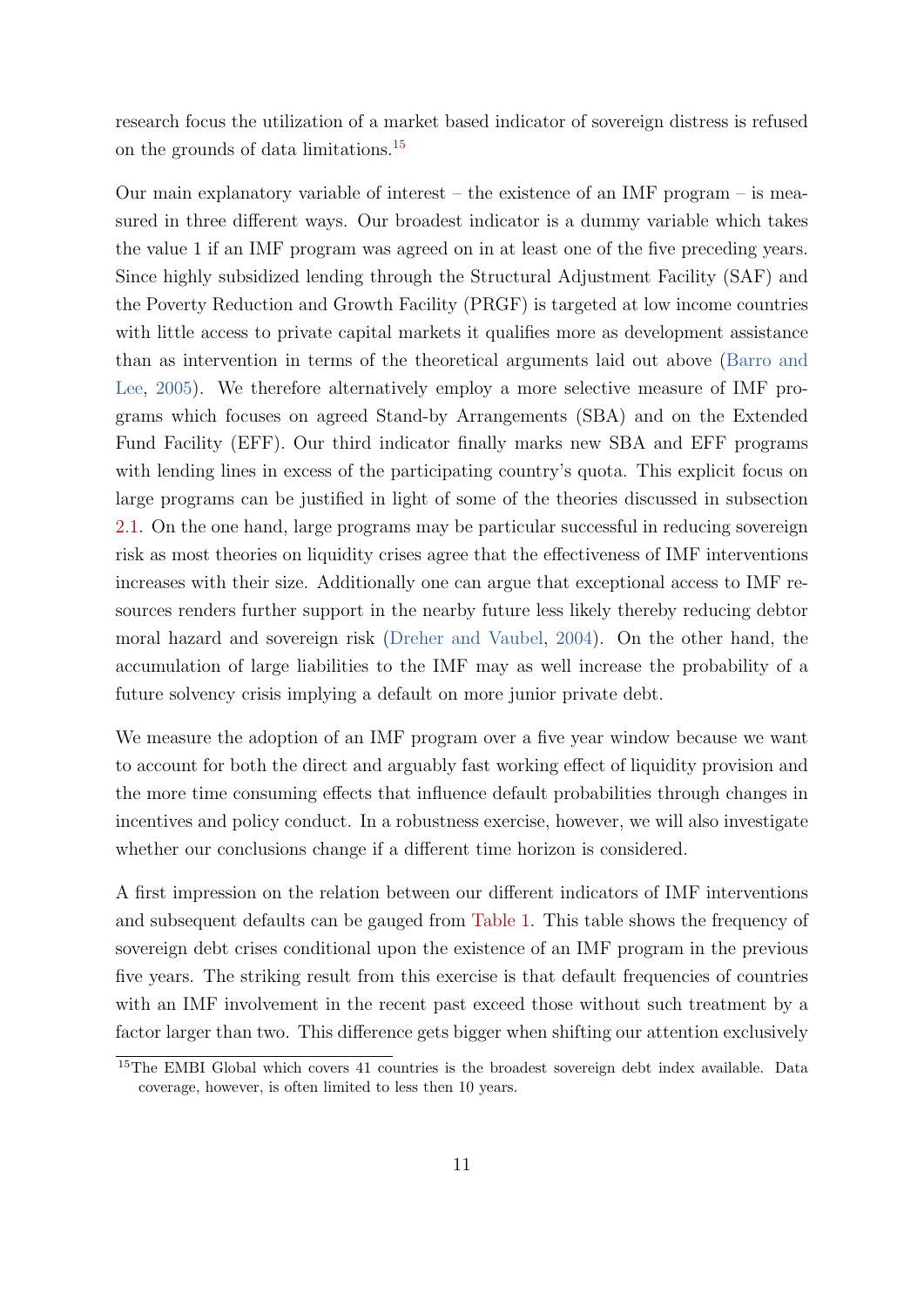on SBA and EFF programs and especially on those where the agreed lending amount is large as defined above. The  $\chi^2$  statistics reject the null hypothesis of independence between the frequency of sovereign debt crises and IMF programs in all cases implying that the differences are statistically significant. Obviously, correlation does not necessarily imply one-way causality. In the next section we will therefore investigate whether this positive association still holds after explicitly taking other determinants of sovereign debt crises and the endogeneity of IMF programs into account.

#### $\ll$  insert [Table 1](#page-26-0) here  $\gg$

Our choice of control variables in the single-equation framework and in the default equation [\(1\)](#page-10-3) of the bivariate probit model has been guided by the literature on sovereign debt crises and is especially close to the specification of [Kohlscheen](#page-23-6) [\(2009\)](#page-23-6). The set of covariates consists of the GDP growth rate, the ratios of debt service to exports and reserves to imports, the external debt to GDP ratio, the five year US T-Bill rate and a policy dummy variable indicating parliamentary democracies. We also add regional dummies, an indicator of compliance with IMF programs proposed by [Dreher and Walter](#page-22-6) [\(2010\)](#page-22-6) and interaction terms in some of the specifications. To mitigate endogeneity concerns all variables except for the arguably exogenous policy variable are lagged by one year. The same economic variables augmented by the short term to total debt ratio (which turns out insignificant in the default equation) are also considered as potential determinants of IMF interventions in equation [\(2\)](#page-10-4) of our bivariate probit specification. Following the empirical literature on IMF lending decisions we further include the fraction of votes cast together with the United States in the UN General Assembly as an additional variable. We use a higher lag order in this specification to ensure that IMF programs are explained solely by already realized values of the explanatory variables. Appendix B contains information on the construction and the data sources for the included variables. The summary statistics are presented in table [Table 2.](#page-26-1)<sup>[16](#page-13-0)</sup>

#### $\ll$  insert [Table 2](#page-26-1) here  $\gg$

<span id="page-13-0"></span><sup>&</sup>lt;sup>16</sup>We also experimented with other variables proposed in the literature on debt crises and IMF interventions. In the default equation we tried indicators of real exchange rate overvaluation and banking crises, the volatility of GDP growth, the deficit to GDP ratio, an indicator of the past repayment performance and the ratio of private to total external debt. Potential explanatory variables for the IMF equations incorporated each country's share of IMF quotas, the ratio of bilateral trade with the United States relative to GDP and the fraction of times countries voted in line with major Europe in the UN General Assembly. However, none of these variables turned out to be statistically significant when added to our baseline specification.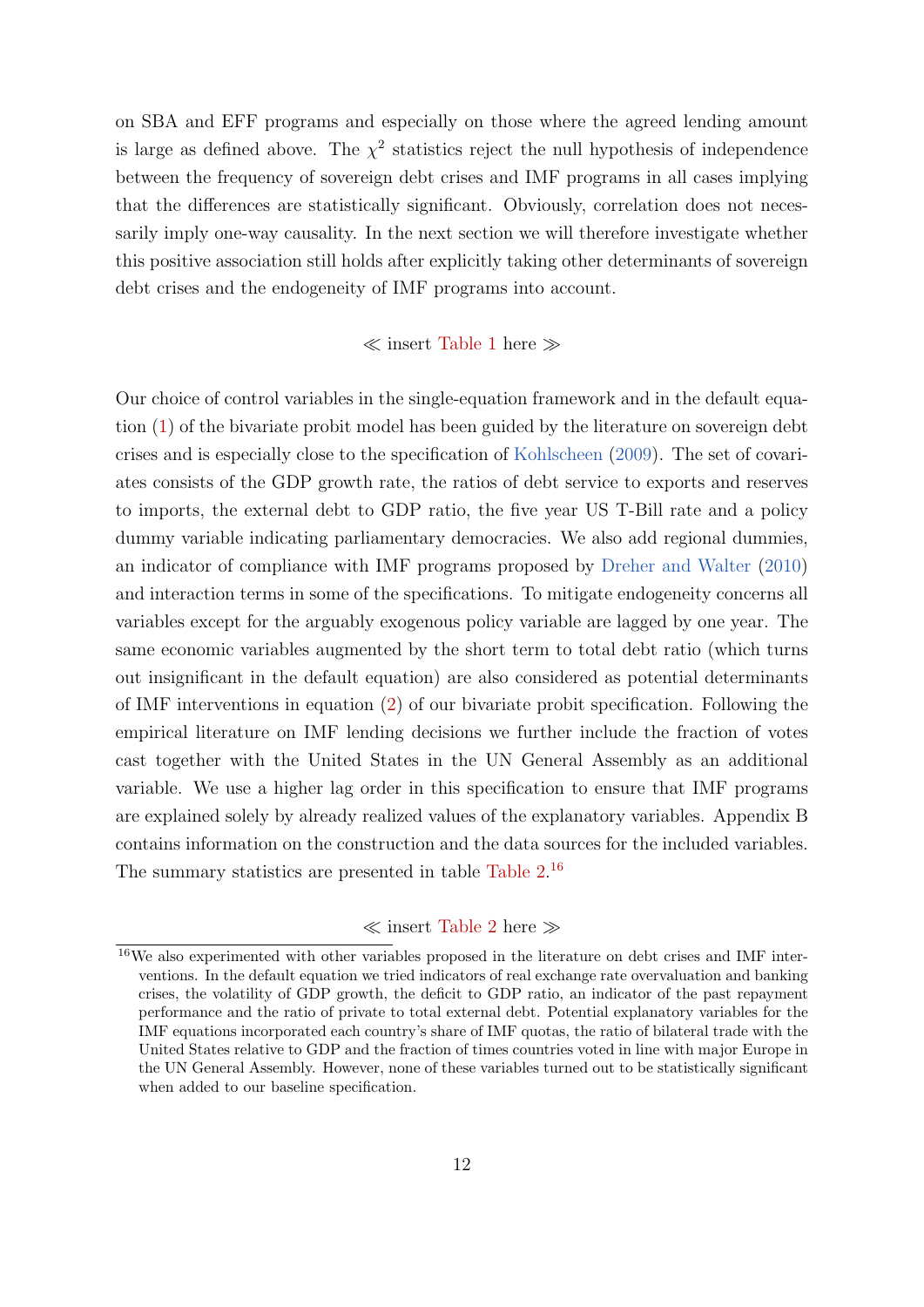GDP growth should influence the probability of a default through it's impact on sovereign borrowers' willingness to pay [\(Arellano,](#page-21-10) [2008\)](#page-21-10). We expect to find a negative relationship since borrowing constraints often tighten in recessions and a reduction of the debt burden through net repayment is a less attractive choice in times of economic hardship. The debt service to exports and reserves to imports ratios are included as measures of a country's liquidity position. Liquidity features prominently in the literature on selffulfilling debt runs which points to a positive association between liquidity needs and the incidence of roll-over crises. A similar conclusion can also be reached in a willingness to pay framework [\(Detragiache and Spilimbergo,](#page-22-11) [2004\)](#page-22-11). The external debt to GDP ratio is the most widely used solvency indicator in the political and academic debate on debt sustainability. We opt for a broad measure of external debt that includes both private and public liabilities. This choice is motivated by data availability and the observation that private obligations often turn public through government guarantees or direct assumptions during financial and economic crises. Since variations in the risk free interest rate directly affect the demand for more risky assets like emerging market government bonds we add the five year US T-Bill rate as an additional regressor. Finally, political economy considerations surely influence the debt service decision. One particular aspect pointed out by [Kohlscheen](#page-23-6) [\(2009\)](#page-23-6) is that even heads of government that are sympathetic to a suspension of payments to international creditors may resist the temptation to do so when the consent of a polarized legislature is required. We therefore expect the coefficient on the parliamentary democracy dummy to be negative.

Countries seek the help of the IMF in times of looming crisis. Our priors on the coefficient signs for the economic variables in the IMF equation therefore coincide with our expectations laid out in the context of the default equation. As another indicator of liquidity needs we also anticipate the short term to total debt ratio to enter with a positive sign. The additional UN voting variable can be seen as a indicator for the political proximity of a country's government to the United States [\(Barro and Lee,](#page-21-6) [2005\)](#page-21-6). Since it is often assumed that the United States use their influence as the IMF's major shareholder to favor political allies with preferred access to Fund resources this variable is expected to enter with a positive coefficient.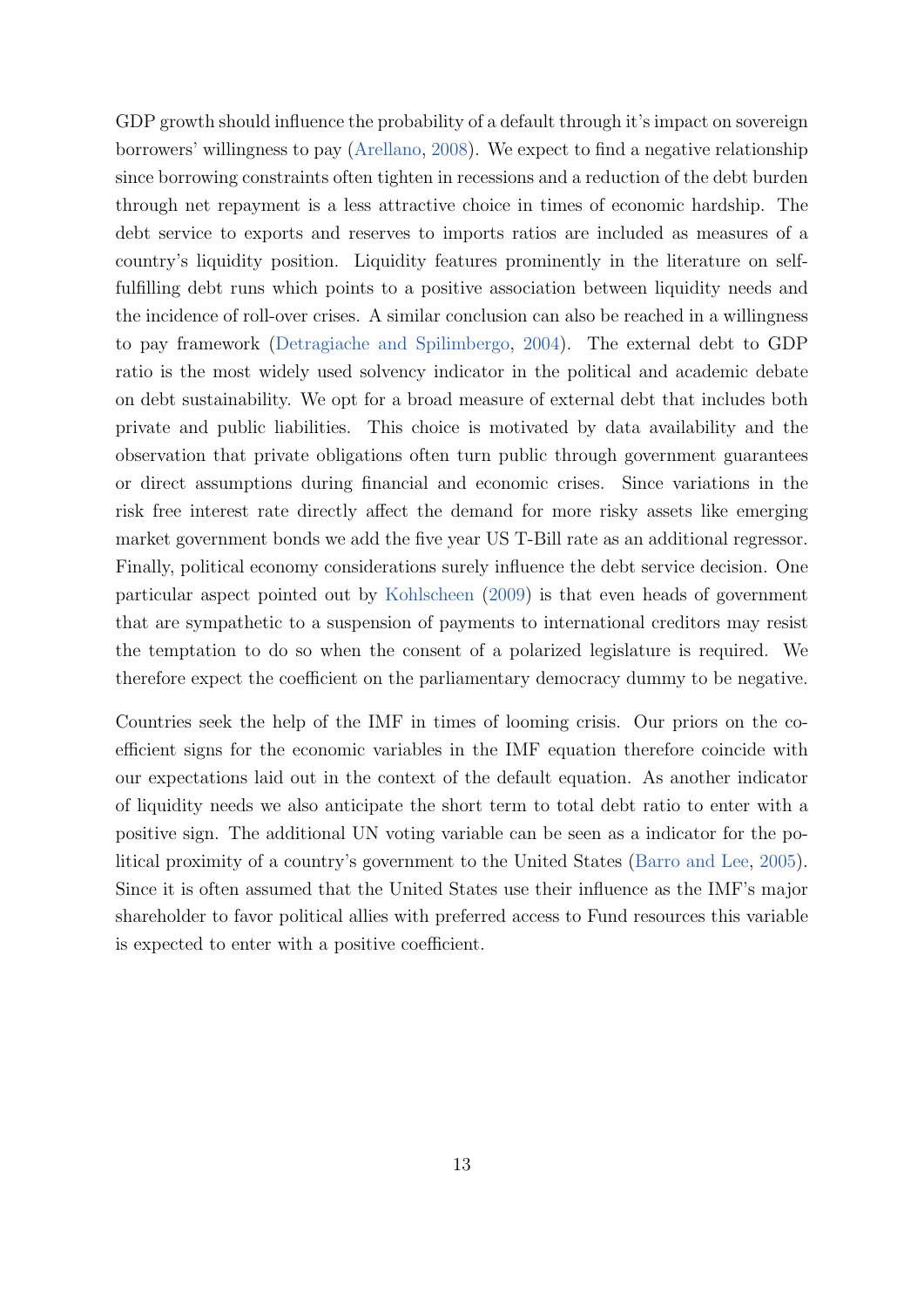### <span id="page-15-0"></span>4. Results

#### <span id="page-15-2"></span>4.1. Probit Estimates

The basic results of our single equation analysis are summarized in [Table 3.](#page-27-0) We present marginal effects evaluated at the means of covariates in all columns to ease the economic interpretation and the comparison between the different specifications. Since the null hypothesis of dynamic completeness can not be rejected for any of our model variants standard inference procedures are valid.<sup>[17](#page-15-1)</sup> The t-statistics of the coefficient estimates given in parenthesis are therefore based on usual Huber/White standard errors.

Column (I) presents the estimates for our baseline specification that does not account for the effects of IMF interventions. Our results closely resemble those of [Kohlscheen](#page-23-6) [\(2009\)](#page-23-6) despite the larger time span covered in our analysis. Sovereign defaults become more likely in recessions, when a high debt service to exports ratio indicates pressing liquidity needs and when the debt burden is large relative to the economic size of the debtor country. Higher US interest rates also increase the probability of a sovereign default which is less common in parliamentary democracies even after controlling for the other covariates. Finally a large foreign reserves to import ratio is associated with a lower probability of sovereign debt crisis. The sign of all coefficient estimates are in line with our theoretical predictions. Regarding the goodness of fit our pseudo  $R^2$  takes a value of roughly 17.5 percent. This estimate is in the range obtained in previous research on the determinants of sovereign defaults.

#### $\ll$  insert [Table 3](#page-27-0) here  $\gg$

Turning to our main variables of interest the remaining columns show that sovereign debt crises are more likely to occur in the five years following an IMF program. Importantly, the sign of this effect does not depend on the concept used to identify IMF interventions although its statistical and economic significance increases monotonically from specification (II) to (IV). According to our results the adoption of any kind of IMF program increases the probability of a subsequent default by 1.4 percentage points in a sample with an overall default frequency of just 4.8 percent. SBA and EFF programs, especially large ones, induce an even bigger surge in default probabilities by 1.7 and

<span id="page-15-1"></span><sup>&</sup>lt;sup>17</sup>The p-values for the null hypothesis take the values 0.50, 0.47, 0.47 and 0.57 respectively.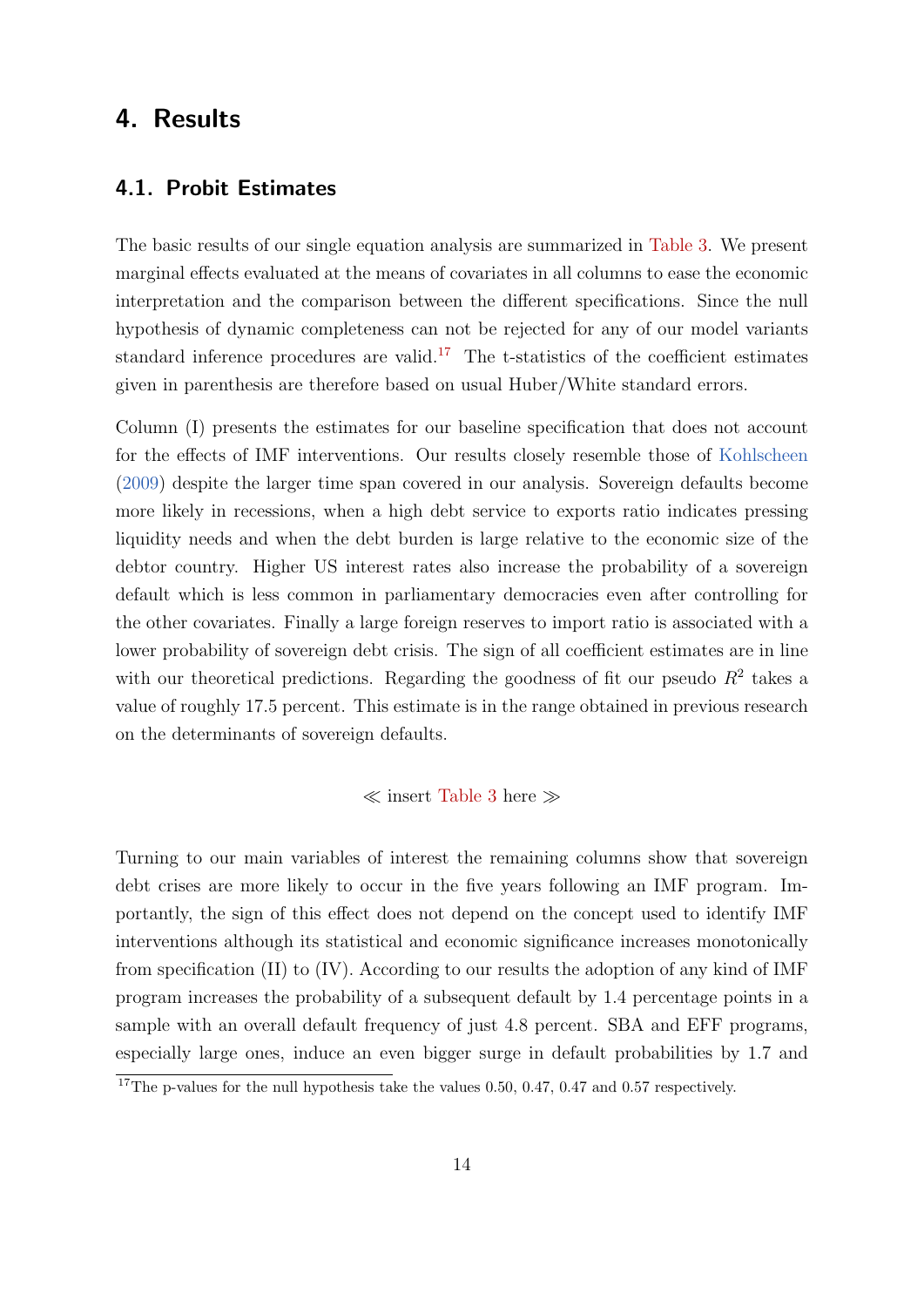2.2 percentage points, respectively. These results support the notion that moral hazard and debt dilution effects are important byproducts of IMF programs. Since the largest effects are found for lending programs that exceed a country's quota one may argue that these problems grow more severe with program size. Another explanation, however, points to an increased risk of simultaneity bias as large programs are targeted to countries with deeper structural problems. We therefore do not consider them separately in the remaining study and focus on all SBA and EFF interventions instead which also excludes programs that qualify more as development assistance than as crisis prevention lending.[18](#page-16-0)

The results presented in [Table 4](#page-28-0) show that our conclusions do not rest on the specific time horizon employed in the measurement of IMF programs. Countries are more prone to sovereign debt crises if an IMF intervention took place in the previous four, three, two or just in the last year. These results are at odds with the idea that IMF lending prevents looming liquidity crises from unfolding in the short run while induced moral hazard becomes the dominant effect over a longer time horizon. Instead, the short run increase in default probabilities may even be seen as supportive of the idea that insufficient IMF lending programs trigger sovereign debt crises [\(Zettelmeyer,](#page-25-0) [2000\)](#page-25-0). Finally it can be gauged from column (I) that IMF programs are particulary often accompanied by sovereign defaults in the year of their implementation. Since the case for reverse causality is obvious in this specification we do not allow for contemporaneous effects in the remainder of our paper.

#### $\ll$  insert [Table 4](#page-28-0) here  $\gg$

In further analyses summarized in [Table 5](#page-29-0) we explore the robustness of our results to alternative specifications which should also shed some light on the economic forces at work. One objection against our conclusions is that our IMF coefficient just picks up a geographical clustering in both IMF programs and sovereign debt crises. We test this hypothesis by including regional dummies in our baseline specification. As the estimates presented in column (I) show, all of the dummies turn out statistically insignificant while the sign and magnitude of our coefficient of interest is not altered. We are therefore confident that our finding of a positive effect of IMF programs on sovereign default probabilities does not merely reflect unobserved heterogeneity at the regional level.

<span id="page-16-0"></span><sup>&</sup>lt;sup>18</sup>Results for the alternative IMF specifications are available upon request.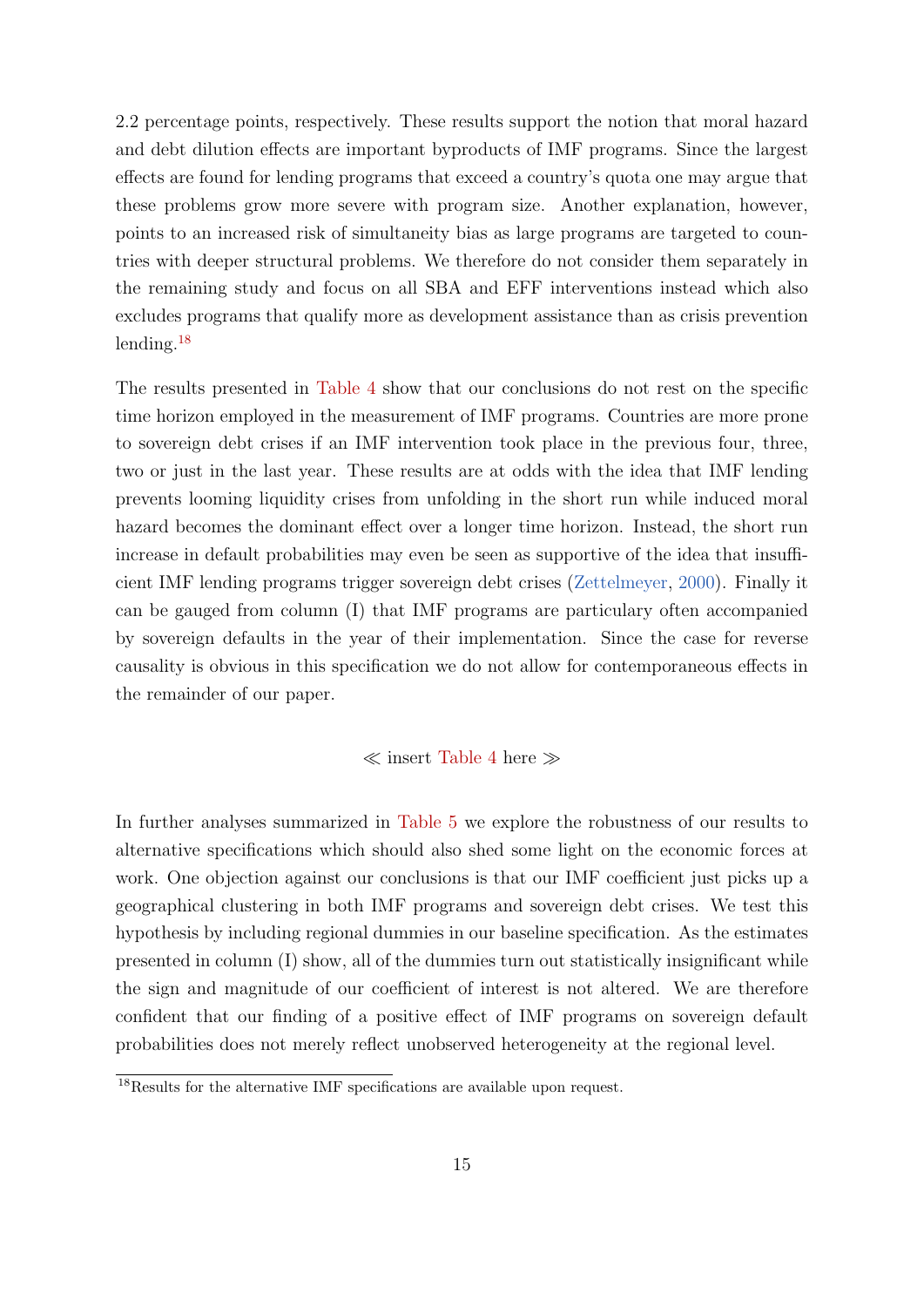#### $\ll$  insert [Table 5](#page-29-0) here  $\gg$

Another possible explanation for our results points to the problem of non-compliance with IMF policy conditions. If IMF programs worked mainly through the influence conditionality exerts on policy choices we would expect a reduction in sovereign risk to be limited to those countries that meet the conditions laid out in the lending agreement. Furthermore, governments that fall short of their promises soon after the disbursement of the first tranches of IMF credit are likely to be those with a large inclination to default on their other obligations too. A failure to differentiate between different compliance rates may therefore bias the coefficient on the IMF program variable substantially upwards. We address this problem by augmenting our estimation equation with a dummy variable that takes the value 1 if a country was compliant with its IMF program in the five preceding years.<sup>[19](#page-17-0)</sup> Column (II) of [Table 5](#page-29-0) shows the results. While theoretically convincing the distinction between compliers and non-compliers seems to be less important empirically. The presence of an IMF program per se increases the probability of a sovereign debt crisis for both country groups alike. Overall the evidence presented so far thus weakens the case for the importance of IMF conditionality while it is mostly in line with the moral hazard, debt dilution, and default triggering views of IMF lending.

The last part of this section puts the implications of the catalytic finance hypothesis under greater scrutiny. As emphasized above this theory implies that liquidity provisions by the IMF are most likely to induce catalytic effects when the economic fundamentals of the debtor country are neither too good nor too bad. Following [Mody and Saravia](#page-24-7) [\(2006\)](#page-24-7) we integrate this hypothesis in our empirical framework by interacting the IMF program indicator with dummy variables for a country's relative position in the empirical distribution of other factors influencing sovereign risk. More concretely, we construct three dummy variables for both the external debt to GDP and the debt service to exports ratio by using the first and second tertile of the respective distribution as threshold values. Mirroring the time window employed in the measurement of IMF interventions every country-year observation is grouped according to its mean value during the five preceding years. Columns (III) and (IV) display the results of this exercise. The evidence is broadly supportive to the catalytic finance theory except for one important qualification. Although the coefficients on the IMF variables are always the lowest for

<span id="page-17-0"></span><sup>19</sup>Concretely, a country is coded as non-compliant when more than 25 % of the credit amount agreed under an IMF program remains undrawn at program expiration [\(Dreher and Walter,](#page-22-6) [2010\)](#page-22-6). The availability of the compliance variable limits our sample size in this specification.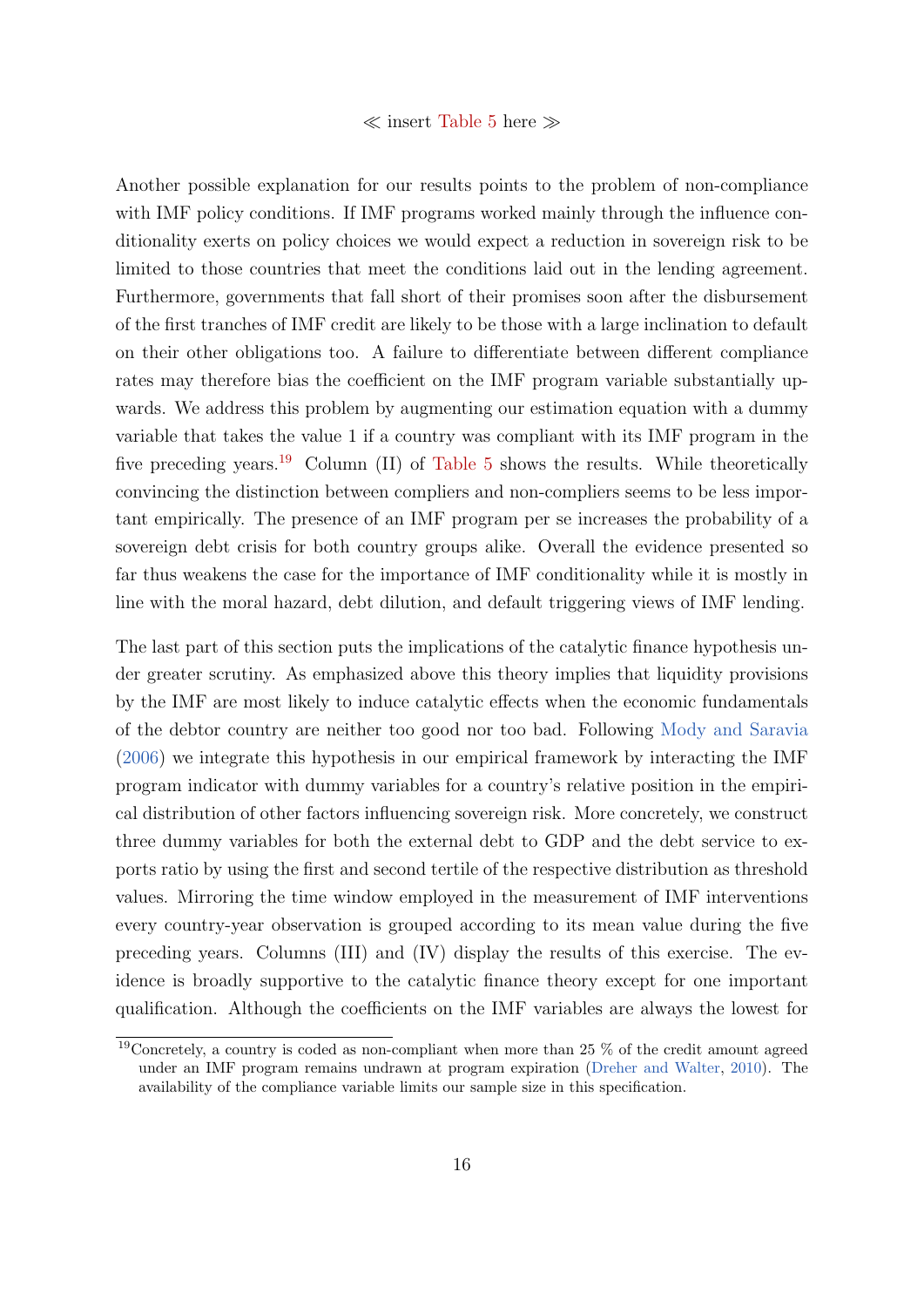the intermediate range of economic fundamentals, they never reach a negative sign. Instead of setting the stage for a default risk reducing effect of IMF programs a proper economic environment merely seems to limit the damage they otherwise cause. Since a significant positive coefficient on the program variable is only found for the worst set of economic fundamentals another explanation indicates again the potential problem of endogeneity which is probably most pronounced for especially crisis-prone countries. We turn to this hypothesis in the next section.

### 4.2. Bivariate Probit Estimates

The parameter estimates of our bivariate probit specification are given in the third and fourth column of [Table 6.](#page-30-0) Notice that these results are not directly comparable to the marginal effects reported earlier in this section. To allow for an assessment of the importance of endogeneity we therefore also present results for a specification that restricts the correlation of the two disturbances in the equations [\(1\)](#page-10-3) and [\(2\)](#page-10-4) to zero (see columns (I) and (II)). This version of the model is equivalent to an estimation of the two equations by the univariate probit methods employed in the first part this paper.

#### $\ll$  insert [Table 6](#page-30-0) here  $\gg$

Turning first to the determinants of program participation the estimation results of both the univariate and bivariate specifications support the assumption that IMF resources are targeted to and demanded by countries with weak fundamentals.<sup>[20](#page-18-0)</sup> Liquidity needs in particular seem to be an important aspect that characterizes program countries as the reserves to imports, the debt service to export and the short term to total debt ratio all enter significantly and with the correct sign. This is also true for the GDP growth rate and the UN voting variable where a positive coefficient indicates a preferred access to Fund resources for countries with closer political ties to the United States.

Most importantly from the perspective of this study a comparison of the univariate and bivariate regression results shows that our main conclusions are not altered when we account for the simultaneity of the IMF variable. The coefficient on our program indicator

<span id="page-18-0"></span><sup>20</sup>Since the estimation results for the univariate default specification are discussed at length in sub-section [4.1](#page-15-2) we do not regard them separately here. Differences in significance levels are due to a reduction in sample size brought about by the higher lag order employed in the IMF program equation.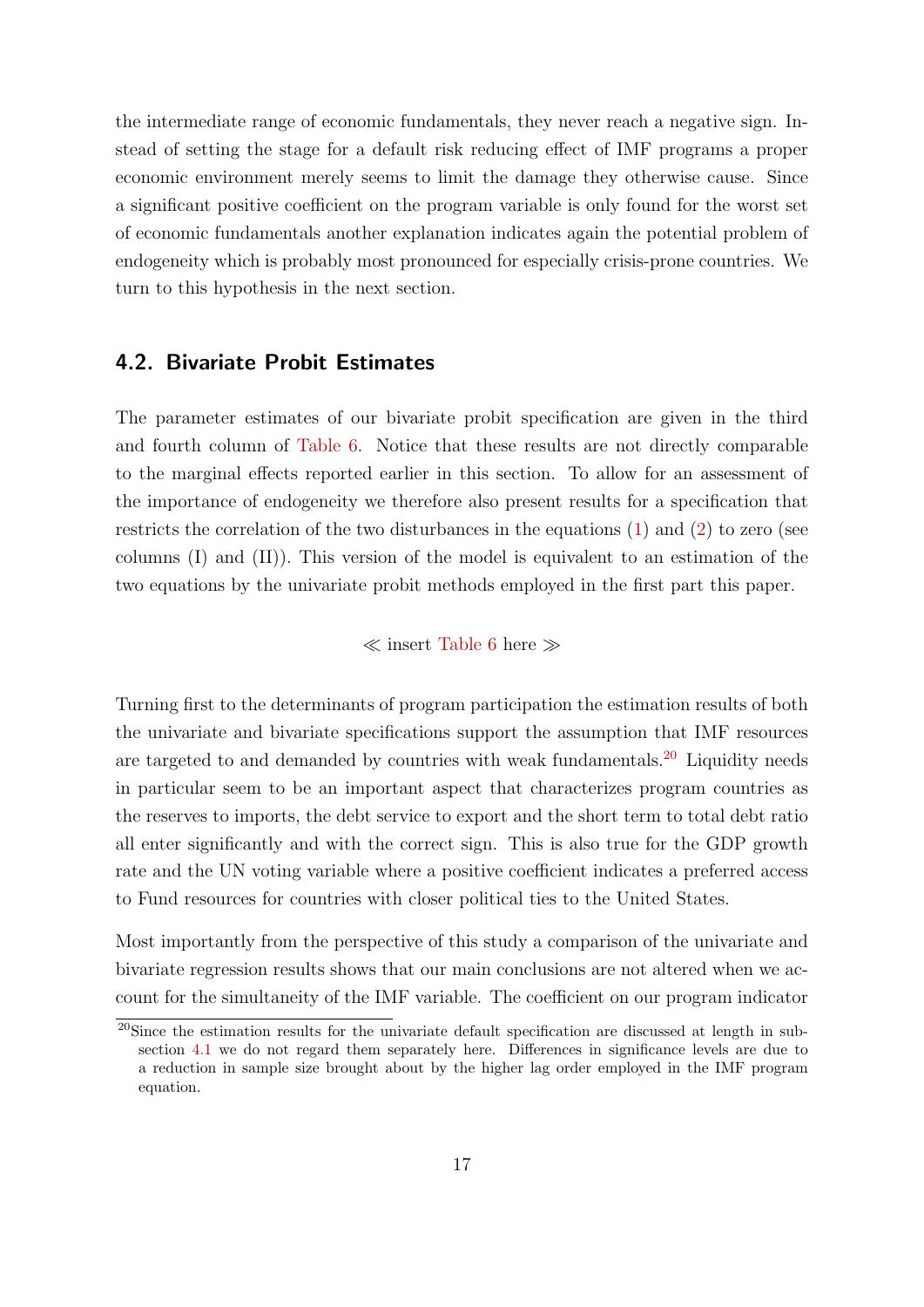even increases slightly from 0.347 to 0.748 from the first to the latter specification. This is mirrored in an estimated correlation coefficient  $\rho$  which is negative albeit not significantly so, according to the usual Wald test. The hypothesis of no correlation between the two error terms is also not rejected by a lagrange multiplier test. Here the test statistic takes the value 1.274, which is well below the critical value for any reasonable level of significance. Hence, the positive association between the presence of IMF programs and subsequent sovereign defaults documented throughout this study does not reflect a correlation in omitted factors which influence both program adoption and default decision. Instead, our evidence strongly supports the idea that IMF interventions increase the likelihood of future debt crises as predicted by the moral hazard, debt dilution, and default triggering theories of IMF lending.

### 5. Conclusion

Although the IMF features prominently both in the history of sovereign debt crises and in recent policy proposals aimed at the prevention of such crises, surprisingly little is known on the effects of IMF program participation on the likelihood of subsequent defaults. In light of the inconclusive findings in the theoretical literature this paper attempts to investigate this issue empirically. Using univariate and bivariate probit specifications our results indicate that the adoption of an IMF program increases sovereign risk over the medium term. More concretely, we estimate that the probability of a sovereign default increases by approximately 1.5 to 2 percentage points in the aftermath of IMF programs. These findings cannot be contributed to a lack of compliance with conditionality but seem to reflect the effects of IMF interventions per se. Financial markets' cautious reaction to Greece's rescue package described in the introduction of this paper thus seems legitimate in the light of these results.

Further analyses additionally show that IMF programs are especially detrimental to fiscal solvency when Fund resources are targeted to countries with already weak fundamentals. Overall, our evidence is therefore consistent with the idea that debtor moral hazard is most likely to occur in these situations as predicted by the theoretical work on the catalytic finance hypothesis. Other explanations that point to the effects of debt dilution and the possibility of IMF triggered debt runs, however, are also possible. The separation of the effects in terms of these different explanations surely constitutes an interesting area for future research.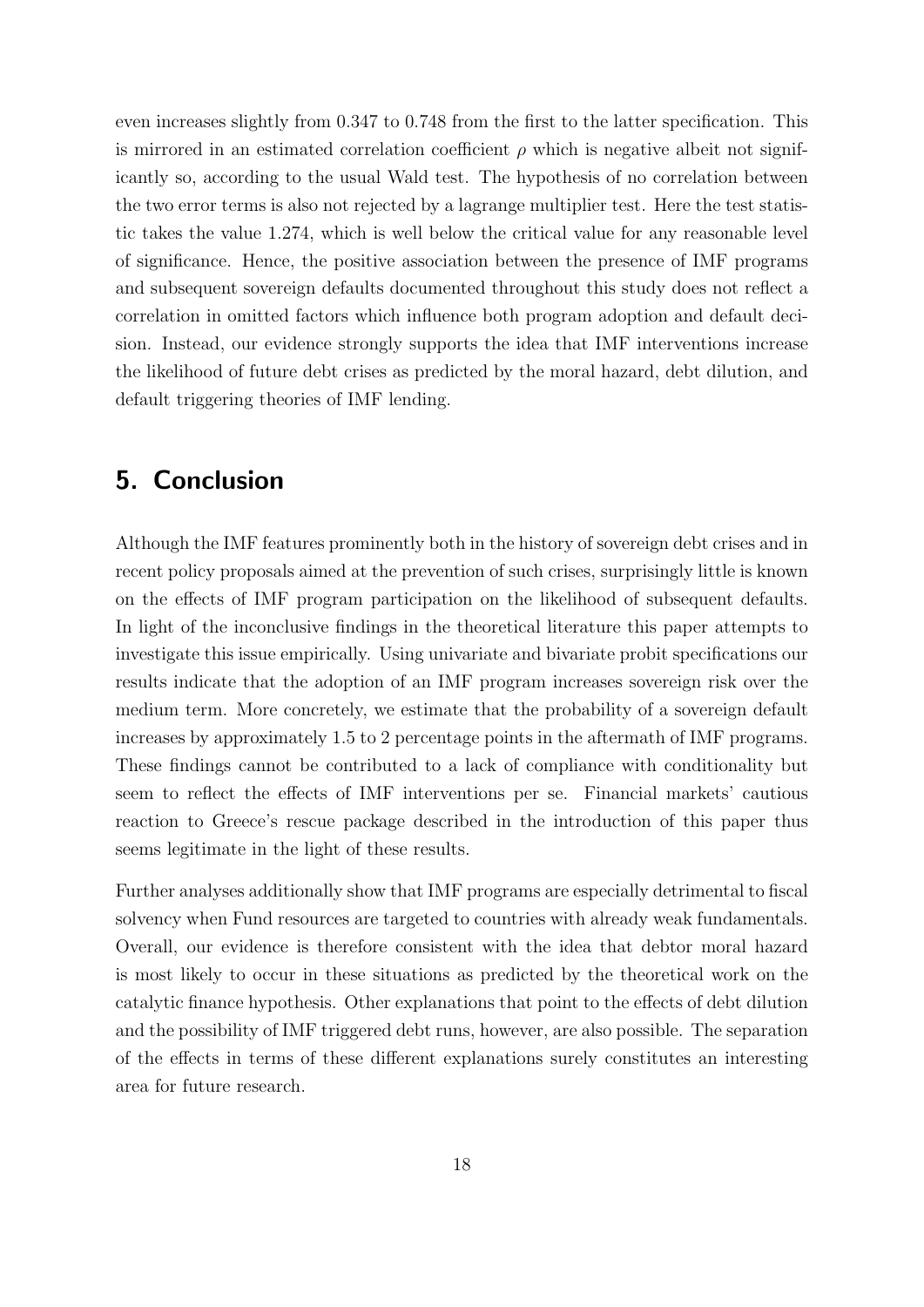Regarding the policy implications of our findings, one important qualification has to be kept in mind before concluding that debt crises would become less likely in a world without IMF interventions. Since the pure existence of the IMF as a potential international lender of last resort may deter short-run creditors from running it is possible that the Fund has prevented several debt crises without being active. This possibility, however, should not preclude the IMF from a thorough analysis of the question whether too many resources have been devoted to countries which view IMF lending as a substitute for, rather than a complement to policy reform.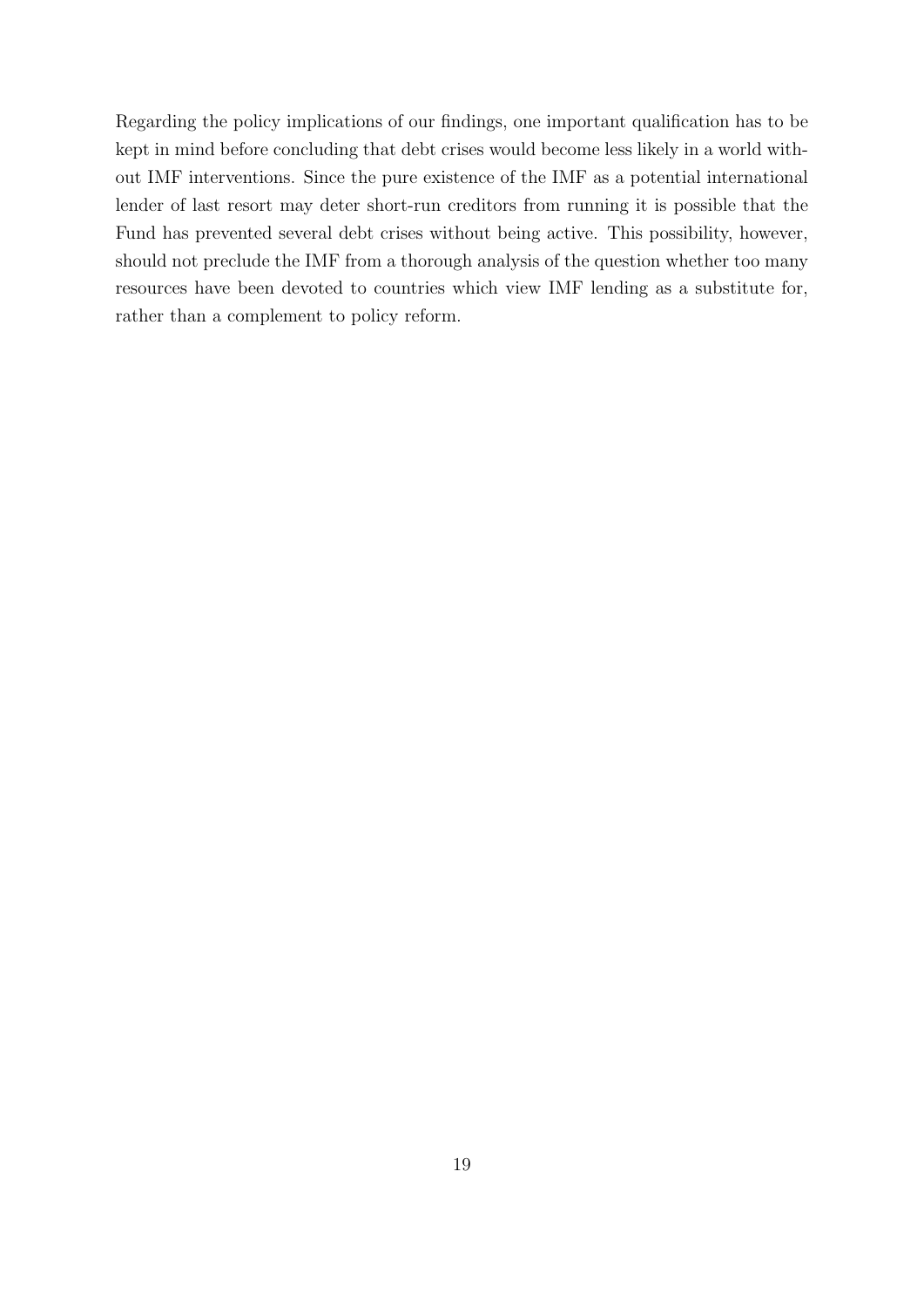### **References**

- <span id="page-21-2"></span>ALESINA, A., PRATI, A. and TABELLINI, G. (1990). Public confidence and debt management: A model and a case study of Italy. In R. Dornbusch and M. Draghi (eds.), Public Debt Management: Theory and History, Cambridge University Press, pp. 94– 118.
- <span id="page-21-10"></span>ARELLANO, C. (2008). Default risk and income fluctuations in emerging economies. American Economic Review, 98 (3), 690–712.
- <span id="page-21-7"></span>Atoyan, R. and Conway, P. (2006). Evaluating the impact of IMF programs: A comparison of matching and instrumental-variable estimators. The Review of International Organizations, 1, 99–124.
- <span id="page-21-6"></span>BARRO, R. J. and LEE, J.-W. (2005). IMF programs: Who is chosen and what are the effects? Journal of Monetary Economics, 52 (7), 1245–1269.
- <span id="page-21-0"></span>BIRD, G. (2007). The IMF: A bird's eye view of its role and operations. *Journal of* Economic Surveys, 21, 683–745.
- <span id="page-21-8"></span>— and ROWLANDS, D. (2009). The IMF's role in mobilizing private capital flows: are there grounds for catalytic conversion? Applied Economics Letters, 16 (17), 1705– 1708.
- <span id="page-21-1"></span>Boz, E. (2009). Sovereign default, private sector creditors, and the IFIs. mimeo.
- <span id="page-21-9"></span>Celasun, O. and Harms, P. (2010). Boon or burden? The effect of private sector debt on the risk of sovereign default in developing countries. *Economic Inquiry*, forthcoming.
- <span id="page-21-3"></span>Cole, H. L. and Kehoe, T. J. (1996). A self-fulfilling model of Mexico's 1994-1995 debt crisis. Journal of International Economics, 41 (3-4), 309–330.
- <span id="page-21-4"></span>— and —  $(2000)$ . Self-fulfilling debt crises. The Review of Economic Studies, 67 (1), 91–116.
- <span id="page-21-5"></span>Conway, P. (2006). The International Monetary Fund in a time of crisis: A review of Stanley Fischer's IMF essays from a time of crisis: The international financial system, stabilization, and development. Journal of Economic Literature, 44 (1), 115–144.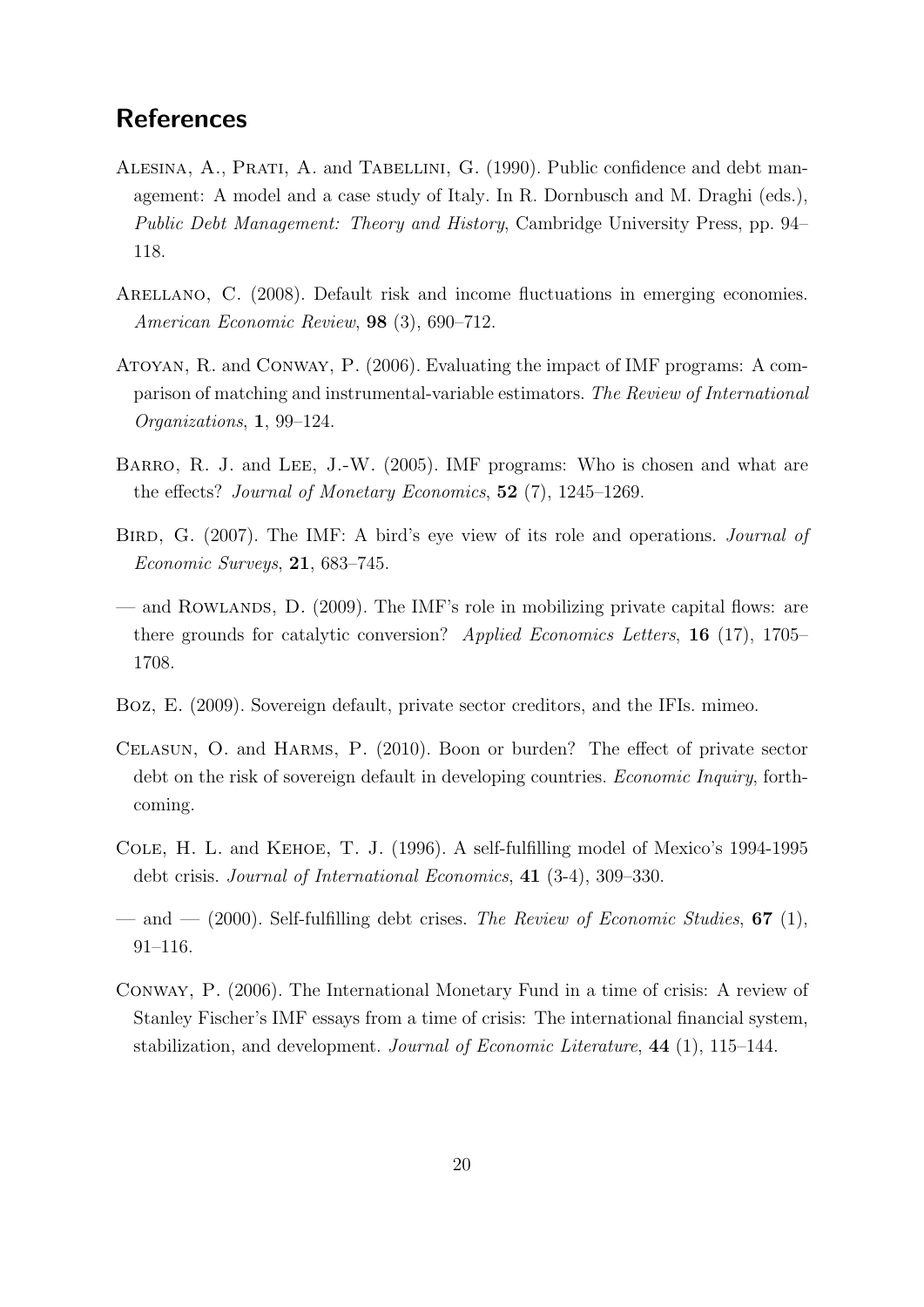- <span id="page-22-0"></span>CORSETTI, G., GUIMARÃES, B. and ROUBINI, N. (2006). International lending of last resort and moral hazard: A model of IMF's catalytic finance. Journal of Monetary Economics, 53 (3), 441–471.
- <span id="page-22-7"></span>COTTARELLI, C. and GIANNINI, C. (2006). Bedfellows, hostages, or perfect strangers? Global capital markets and the catalytic effect of IMF crisis lending. In A. Mody and A. Rebucci (eds.), IMF-Supported Programs - Recent Staff Research, International Monetary Fund, pp. 202–227.
- <span id="page-22-9"></span>DETRAGIACHE, E. and SPILIMBERGO, A. (2001). Crises and Liquidity: Evidence and Interpretation. IMF Working Paper 05/8, International Monetary Fund.
- <span id="page-22-11"></span> $-$  and  $-$  (2004). Empirical models of short-term debt and crises: Do they test the creditor run hypothesis? European Economic Review, 48 (2), 379 – 389.
- <span id="page-22-2"></span>DIWAN, I. and RODRIK, D. (1992). External Debt, Adjustment, and Burden Sharing: A Unified Framework, Princeton Studies in International Economics, vol. 73. International Finance Section, Dept. of Economics, Princeton University.
- <span id="page-22-3"></span>DRAZEN, A. (2002). Conditionality and ownership in IMF lending: A political economy approach. IMF Staff Papers, 49, 36–67.
- <span id="page-22-5"></span>DREHER, A. (2005). Does the IMF influence fiscal and monetary policy? The Journal of Policy Reform, (8), 225–238.
- <span id="page-22-4"></span>— (2006). IMF and economic growth: The effects of programs, loans, and compliance with conditionality. *World Development*, **34** (5), 769–788.
- <span id="page-22-1"></span>— (2009). IMF conditionality: Theory and evidence. Public Choice, 141, 233–267.
- <span id="page-22-12"></span>— and Sturm, J.-E. (2010). Do IMF and World Bank influence voting in the UN general assembly? mimeo.
- <span id="page-22-10"></span>— and Vaubel, R. (2004). Do IMF and IBRD cause moral hazard and political business cycles? Evidence from panel data. Open Economies Review, 15, 5–22.
- <span id="page-22-6"></span>— and Walter, S. (2010). Does the IMF help or hurt? The effect of IMF programs on the likelihood and outcome of currency crises. World Development,  $38$  (1), 1–18.
- <span id="page-22-8"></span>Edwards, M. S. (2006). Signalling credibility? The IMF and catalytic finance. Journal of International Relations and Development, 9 (1), 27–52.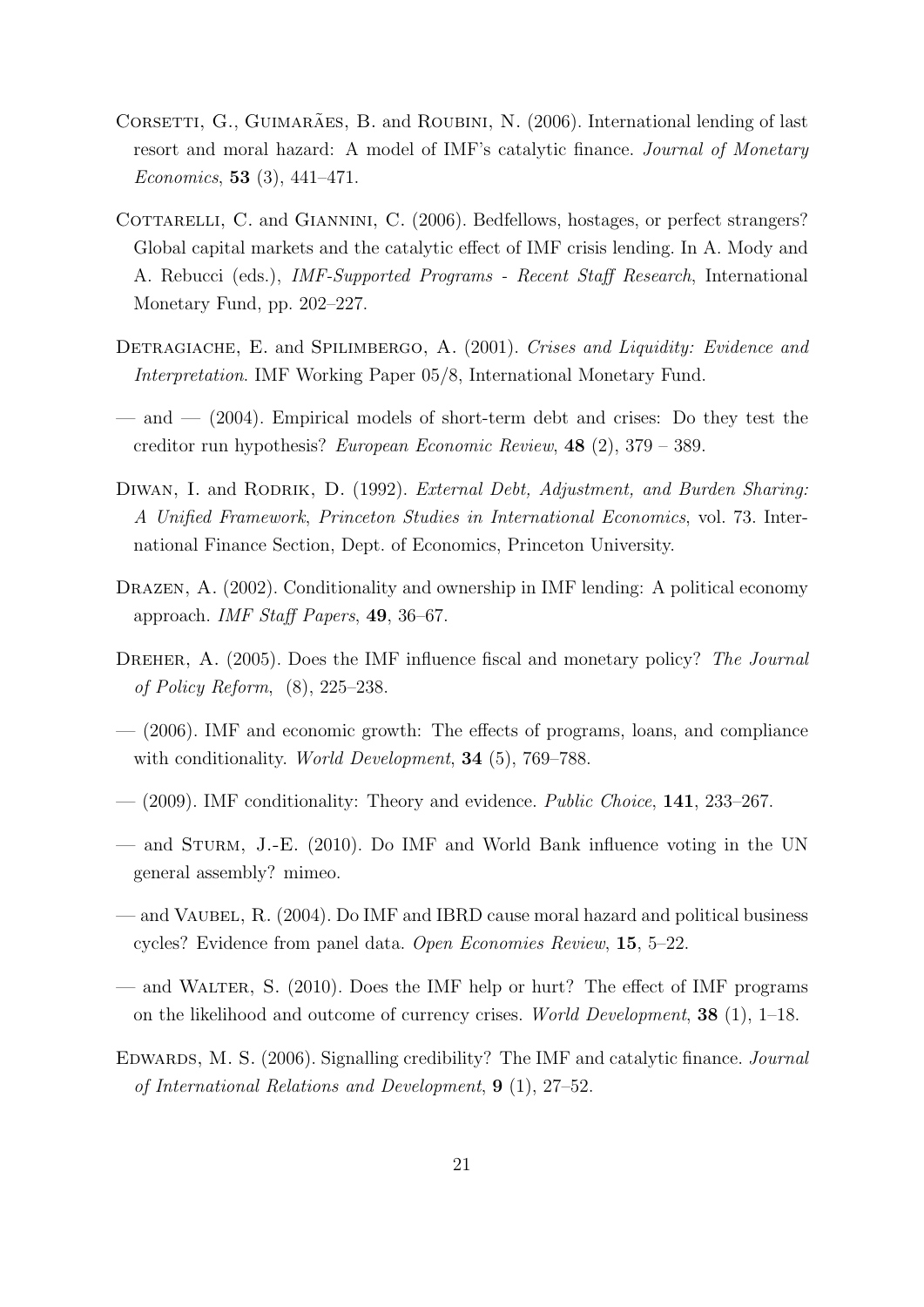- <span id="page-23-3"></span>EICHENGREEN, B., GUPTA, P. and MODY, A. (2008). Sudden stops and IMFsupported programs. In S. Edwards and M. G. P. Garcia (eds.), Financial Markets Volatilty and Performance in Emerging Markets, University of Chicago Press, pp. 219–264.
- <span id="page-23-4"></span> $\overline{\phantom{a}}$ , KLETZER, K. and MODY, A. (2006). The IMF in a world of private capital markets. Journal of Banking & Finance, 30 (5), 1335–1357.
- <span id="page-23-2"></span>Fafchamps, M. (1996). Sovereign debt, structural adjustment, and conditionality. Journal of Development Economics, 50 (2), 313–335.
- <span id="page-23-12"></span>Federal Reserve Bank of St. Louis (2010). Economic Data - FRED.
- <span id="page-23-0"></span>Fischer, S. (1999). On the need for an international lender of last resort. The Journal of Economic Perspectives, 13 (4), 85–104.
- <span id="page-23-1"></span>Independant Evaluation Office of the International Monetary Fund (2007). Structural conditionality in IMF-supported programs.
- <span id="page-23-10"></span>INTERNATIONAL MONETARY FUND (2009). International Financial Statistics. CD-ROM, October 2009.
- <span id="page-23-5"></span>Jensen, N. M. (2004). Crisis, conditions, and capital - The effect of International Monetary Fund agreements on foreign direct investment inflows. Journal of Conflict Resolution, 48 (2), 194–210.
- <span id="page-23-11"></span>KEEFER, P. (2009). Database of Political Institutions: Changes and Variable Definitions. mimeo, World Bank.
- <span id="page-23-6"></span>Kohlscheen, E. (2009). Sovereign risk: Constitutions rule. Oxford Economic Papers, 62 (1), 62–85.
- <span id="page-23-7"></span>KRUGER, M. and MESSMACHER, M. (2004). Sovereign Debt Defaults and Financing Needs. IMF Working Paper 04/53, International Monetary Fund.
- <span id="page-23-9"></span>MANASSE, P. and ROUBINI, N. (2009). 'Rules of thumb' for sovereign debt crises. Journal of International Economics, **78** (2),  $192 - 205$ .
- <span id="page-23-8"></span>MARCHESI, S. (2003). Adoption of an IMF programme and debt rescheduling. An empirical analysis. Journal of Development Economics, 70  $(2)$ , 403 – 423.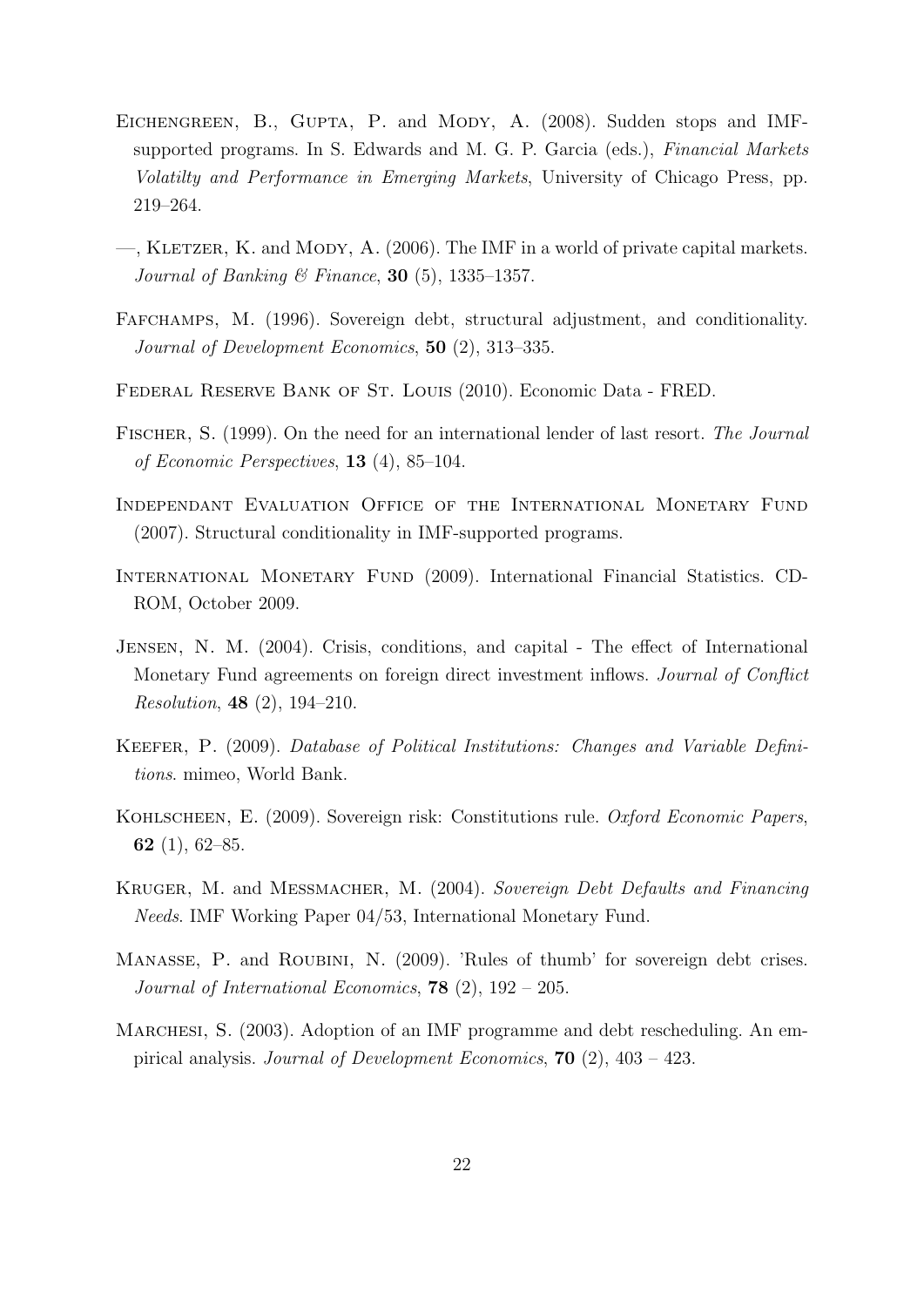- <span id="page-24-5"></span>— and Thomas, J. P. (1999). IMF conditionality as a screening device. The Economic Journal, 109 (454), 111–125.
- <span id="page-24-4"></span>MELTZER COMMISSION (2000). Report of the International Financial Institutions Advisory Commission.
- <span id="page-24-7"></span>Mody, A. and Saravia, D. (2006). Catalysing private capital flows: Do IMF programmes work as commitment devices? The Economic Journal, 116 (513), 843–867.
- <span id="page-24-1"></span>MORRIS, S. and SHIN, H. S. (2006). Catalytic finance: When does it work? Journal of International Economics,  $70$  (1), 161–177.
- <span id="page-24-8"></span>OZLER, C. (1993). Have commercial banks ignored history? The American Economic Review, 83 (3), 608–620.
- <span id="page-24-11"></span>PESCATORI, A. and Sy, A. N. (2007). Are debt crises adequately defined? IMF Staff Papers, 54 (2), 306–337.
- <span id="page-24-13"></span>Polity IV (2009). Political regime characteristics and transitions, 1800-2009.
- <span id="page-24-3"></span>Sachs, J. D. (1984). Theoretical Issues in International Borrowing, Princeton Studies in International Economics, vol. 54. International Finance Section, Dept. of Economics, Princeton University.
- <span id="page-24-6"></span>— (1989). Conditionality, debt relief, and the developing country debt crisis. In J. D. Sachs (ed.), Developing Country Debt and the World Economy, National Bureau of Economic Research, pp. 275–284.
- <span id="page-24-2"></span>SARAVIA, D. (2010). On the role and effects of IMF seniority. *Journal of International* Money and Finance, **29** (6),  $1024 - 1044$ .
- <span id="page-24-10"></span>Standard & Poor's (2006). Default study: Sovereign defaults at 26-year low, to show little change in 2007.
- <span id="page-24-12"></span>Standard & Poor's (2009). Default, transition, and recovery: Sovereign defaults and rating transition data, 2008 update.
- <span id="page-24-0"></span>Steinwand, M. and Stone, R. (2008). The International Monetary Fund: A review of the recent evidence. The Review of International Organizations, 3, 123–149.
- <span id="page-24-9"></span>van der Veer, K. and de Jong, E. (2010). IMF-Supported Programs: Stimulating Capital to Solvent Countries. DNB Working Paper, De Nederlandsche Bank.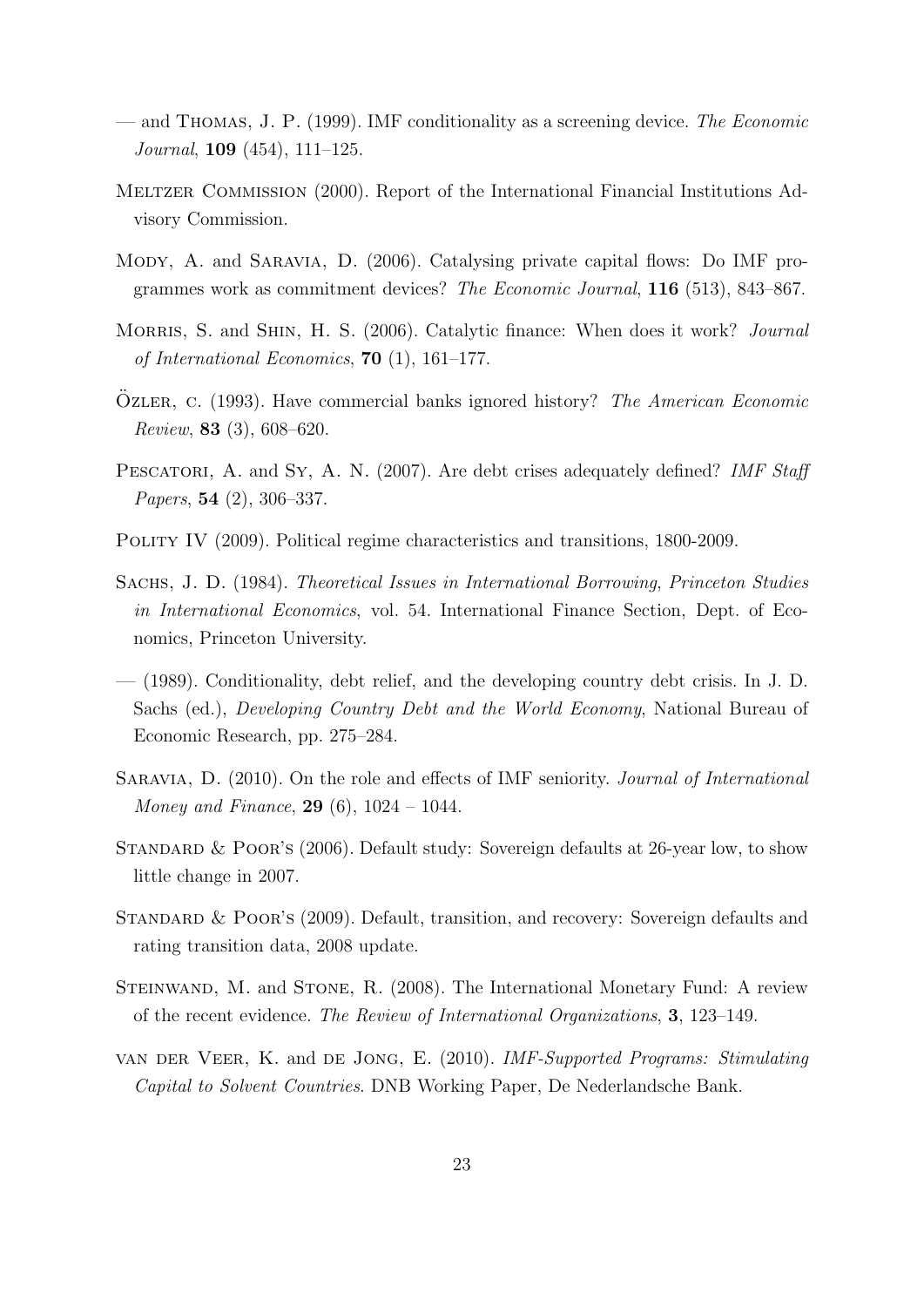- <span id="page-25-5"></span>VAN RIJCKEGHEM, C. and WEDER, B. (2009). Political institutions and debt crises. Public Choice, 138, 387–408.
- <span id="page-25-1"></span>VAUBEL, R. (1983). The moral hazard of IMF lending. The World Economy,  $6$  (3), 291–303.
- <span id="page-25-4"></span>WILDE, J. (2000). Identification of multiple equation probit models with endogenous dummy regressors. Economics Letters, 69 (3), 309–312.
- <span id="page-25-3"></span>WOOLDRIDGE, J. M. (2002). Econometric Analysis of Cross Section and Panel Data. MIT Press.
- <span id="page-25-6"></span>WORLD BANK (2010). World Development Indicators and Global Development Finance Database.
- <span id="page-25-0"></span>ZETTELMEYER, J.  $(2000)$ . Can official crisis lending be counterproductive in the short run? Economic Notes, 29 (1), 13–29.
- <span id="page-25-2"></span>— and Joshi, P. (2005). Implicit Transfers in IMF Lending, 1973-2003. IMF Working Paper 05/8, International Monetary Fund.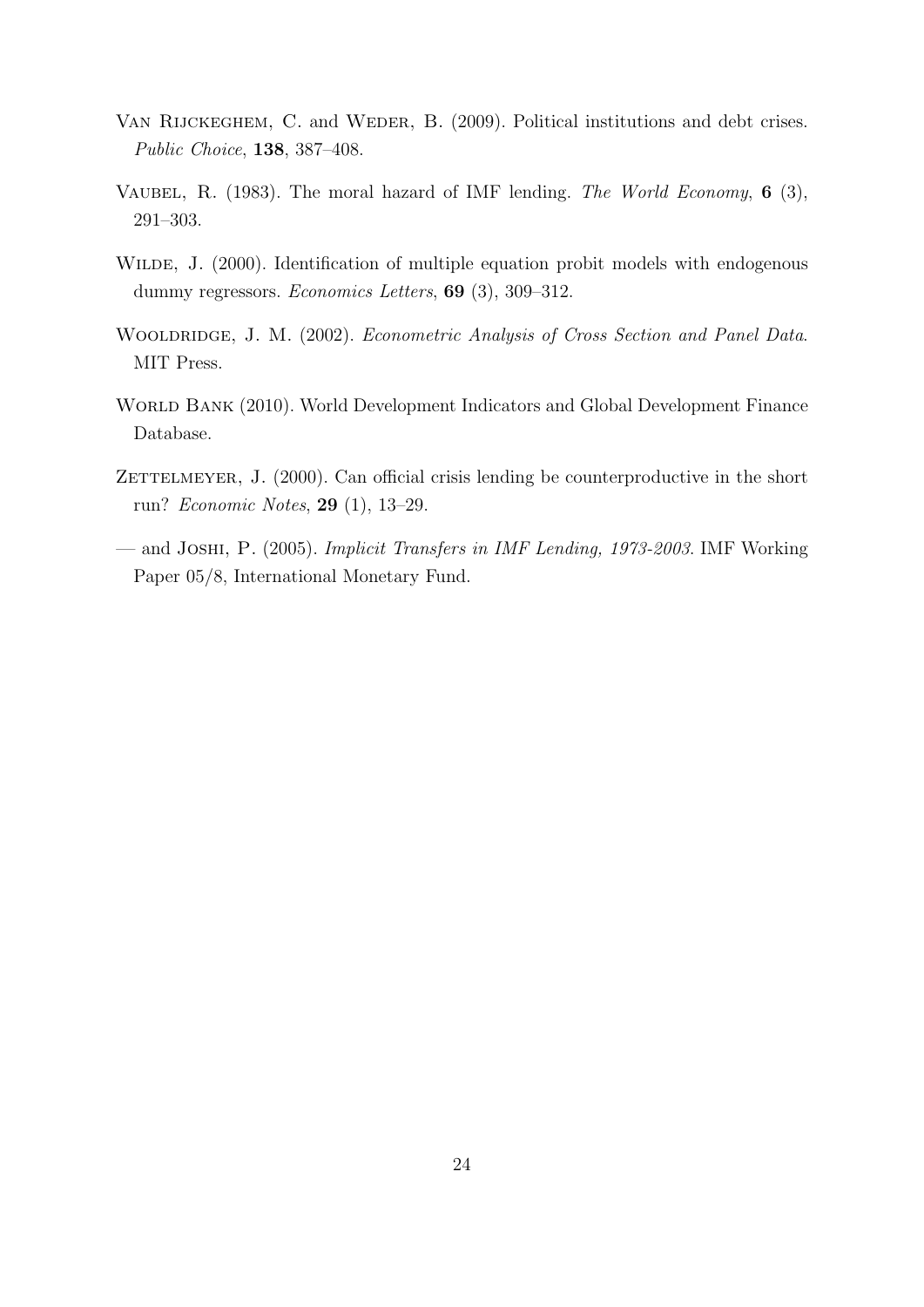|                                            | Frequency $(\%)$ |      |                       |
|--------------------------------------------|------------------|------|-----------------------|
|                                            | Yes              | No   | $\chi^2$ <sup>†</sup> |
| New IMF program in                         | 5.02             | 2.40 | $10.64***$            |
| previous 5 years?                          |                  |      |                       |
| New Standby or Extended Fund               | 5.79             | 2.26 | $18.05***$            |
| Facility Arrangements in previous 5 years? |                  |      |                       |
| New large Standby or Extended Fund         | 10.50            | 2.71 | $32.64***$            |
| Facility Arrangements in previous 5 years? |                  |      |                       |

<span id="page-26-0"></span>Table 1: Sovereign Debt Crises: Frequency Conditional on IMF Programs

†The null hypothesis of independence between the frequency of sovereign debt crises and IMF programs is distributed as  $\chi^2(1)$ . \*\*\*, \*\* and \* denote significance levels of 1%, 5% , and 10%.

<span id="page-26-1"></span>Table 2: Summary Statistics

|                                                  | Mean    | Std. Dev. | Max     | Min     | Obs. |
|--------------------------------------------------|---------|-----------|---------|---------|------|
| Default                                          | 0.05    | 0.21      | 1.00    | 0.00    | 1256 |
| IMF program in previous 5 years                  | 0.57    | 0.49      | 1.00    | 0.00    | 1256 |
| SBA/EFF program in previous 5 years              | 0.47    | 0.50      | 1.00    | 0.00    | 1256 |
| SBA/EFF 100 program in previous 5 years          | 0.13    | 0.33      | 1.00    | 0.00    | 1252 |
| Compliant with IMF in previous 5 years           | 0.70    | 0.46      | 1.00    | 0.00    | 988  |
| GDP growth <sub><math>t-1</math></sub>           | 0.04    | 0.05      | 0.27    | $-0.23$ | 1256 |
| Debt service/exports <sub><math>t-1</math></sub> | 0.21    | 0.15      | 1.29    | 0.00    | 1256 |
| $Reserves/imports_{t-1}$                         | 0.37    | 0.34      | 2.79    | 0.00    | 1256 |
| External debt/GDP <sub>t-1</sub>                 | 0.49    | 0.31      | 3.36    | 0.03    | 1256 |
| 5-year T-Bill rate <sub><math>t-1</math></sub>   | 0.07    | 0.03      | 0.14    | 0.03    | 1256 |
| Parliamentary Democracy                          | 0.22    | 0.42      | 1.00    | 0.00    | 1256 |
| $\log$ (UN voting) <sub>t-6</sub>                | $-1.62$ | 0.52      | $-0.58$ | $-4.68$ | 1233 |
| Short term/total ${\rm debt}_{t-6}$              | 0.13    | 0.10      | 0.65    | 0.00    | 1223 |

All statistics refer to the baseline estimation sample, [Table 3,](#page-27-0) Column (II).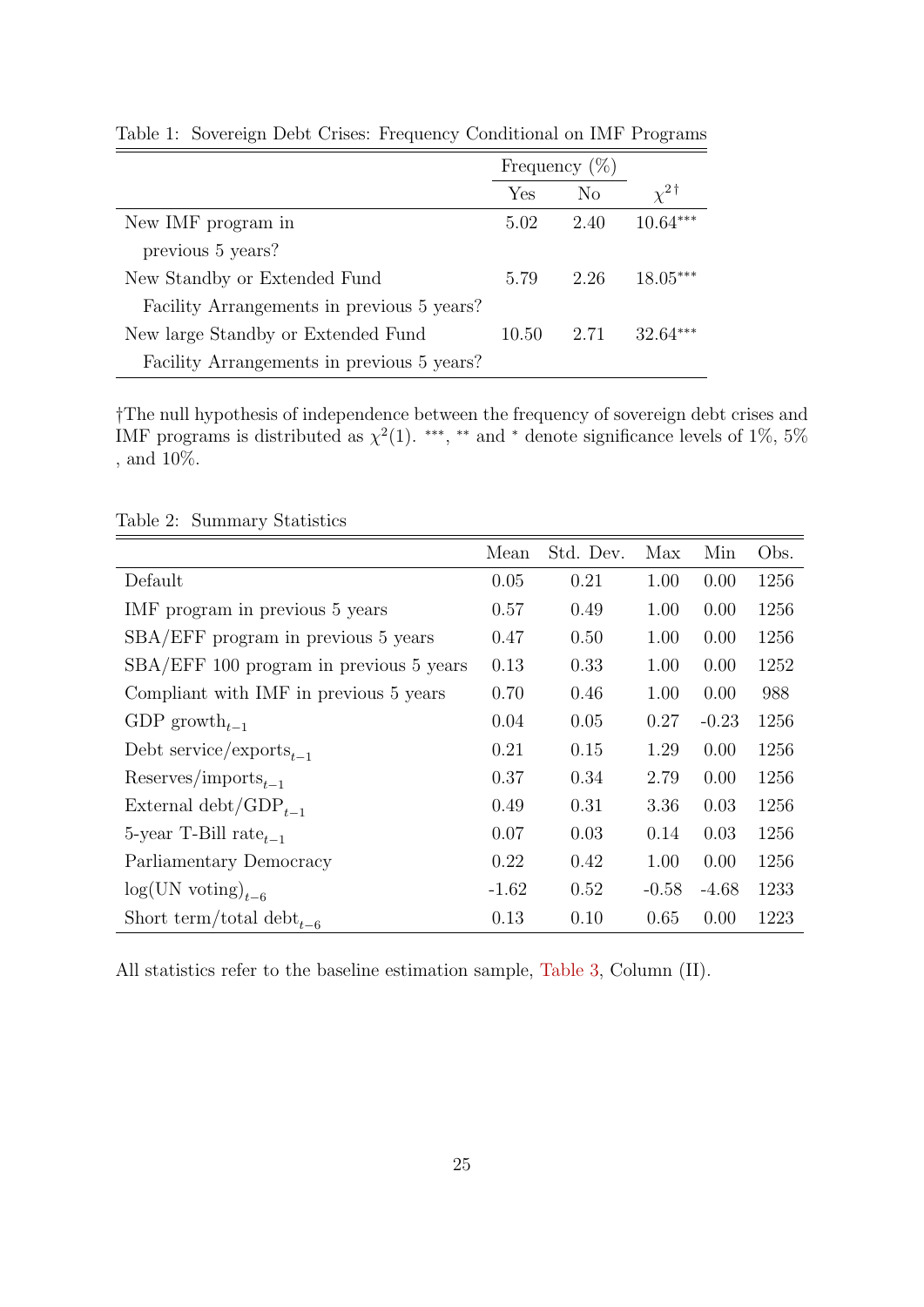|                                                  | (I)           | (II)          | (III)         | (IV)          |
|--------------------------------------------------|---------------|---------------|---------------|---------------|
| Dependent variable: Default                      |               |               |               |               |
| IMF program in previous 5 years                  |               | $0.014\,$     |               |               |
|                                                  |               | $(1.65^*)$    |               |               |
| SBA/EFF program in previous 5 years              |               |               | 0.017         |               |
|                                                  |               |               | $(2.13^{**})$ |               |
| $SBA/EFF 100 program$ in previous 5 years        |               |               |               | 0.022         |
|                                                  |               |               |               | $(2.33^{**})$ |
| GDP growth <sub><math>t-1</math></sub>           | $-0.223$      | $-0.207$      | $-0.199$      | $-0.222$      |
|                                                  | $(2.91***)$   | $(2.71***)$   | $(2.68***)$   | $(2.94***)$   |
| Debt service/exports <sub><math>t-1</math></sub> | 0.109         | 0.102         | 0.093         | 0.091         |
|                                                  | $(4.94***)$   | $(4.67***)$   | $(4.25***)$   | $(4.06***)$   |
| $Reserves/imports_{t-1}$                         | $-0.044$      | $-0.038$      | $-0.036$      | $-0.043$      |
|                                                  | $(1.65^*)$    | (1.46)        | (1.42)        | (1.62)        |
| External debt/GDP <sub>t-1</sub>                 | 0.018         | 0.015         | 0.018         | $0.019\,$     |
|                                                  | $(1.84^*)$    | (1.60)        | $(1.93^*)$    | $(2.00^{**})$ |
| 5-year T-Bill rate $_{t-1}$                      | 0.452         | 0.483         | 0.459         | 0.396         |
|                                                  | $(3.08***)$   | $(3.34***)$   | $(3.24***)$   | $(2.75***)$   |
| Parliamentary Democracy                          | $-0.029$      | $-0.028$      | $-0.028$      | $-0.030$      |
|                                                  | $(2.52^{**})$ | $(2.45^{**})$ | $(2.53^{**})$ | $(2.58***)$   |
| Observations                                     | 1.256         | 1.256         | 1.256         | 1.252         |
| Defaults                                         | 60            | 60            | 60            | 60            |
| Mc Fadden $R^2$                                  | 0.174         | 0.179         | 0.184         | 0.186         |
| Log likelihood                                   | $-199.15$     | $-197.87$     | $-196.80$     | $-196.09$     |

<span id="page-27-0"></span>Table 3: IMF Programs and Sovereign Debt Crises: Baseline Estimations (marginal effects, evaluated at means of covariates)

The absolute values of robust (Huber/White) z-statistics are shown in parenthesis. \*\*\*, ∗∗ and <sup>∗</sup> denote significance levels of 1%, 5% , and 10%.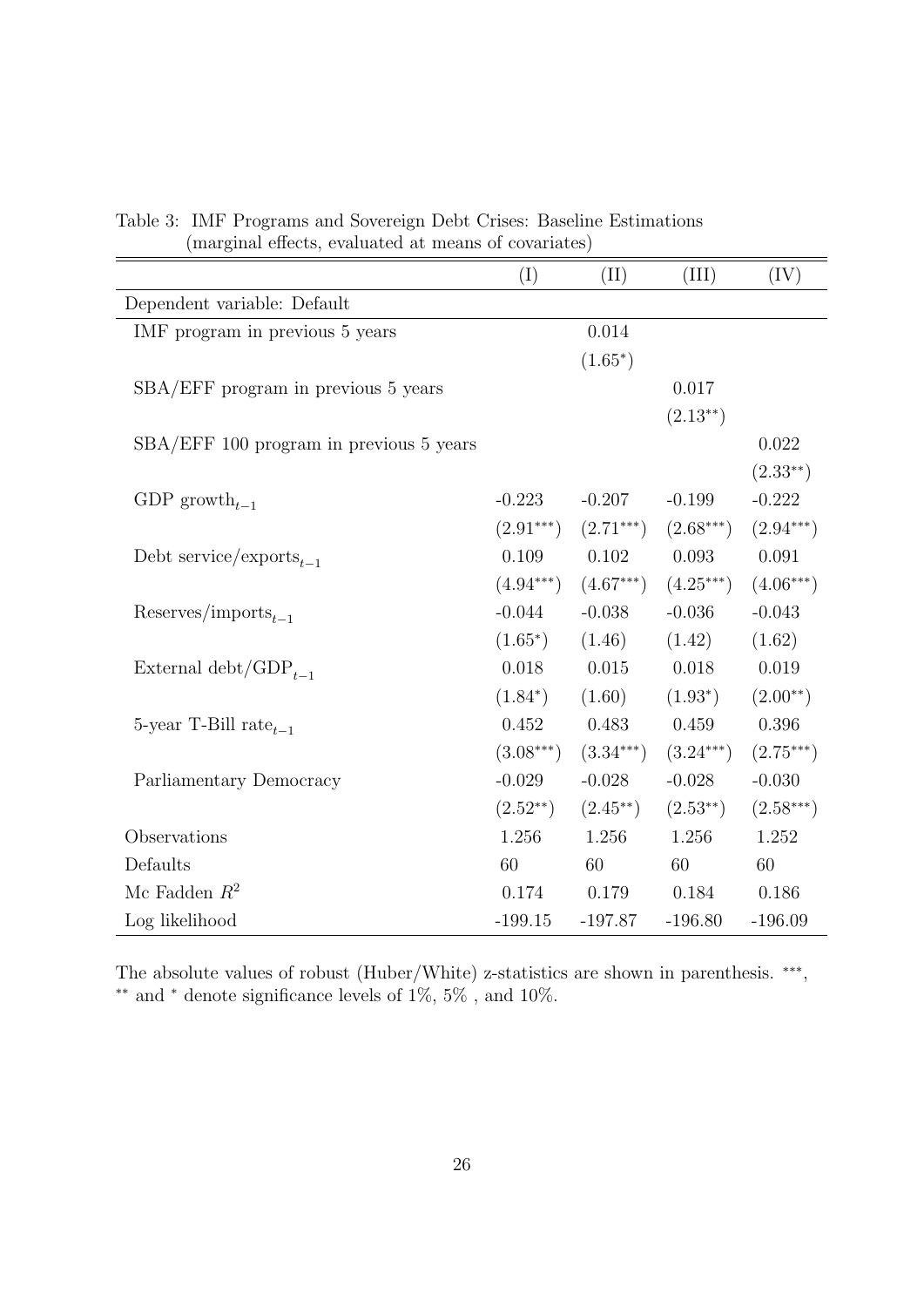|                                                  | (I)           | (II)          | (III)         | (IV)          | (V)           |
|--------------------------------------------------|---------------|---------------|---------------|---------------|---------------|
| Dependent variable: Default                      |               |               |               |               |               |
| SBA/EFF program                                  | 0.029         |               |               |               |               |
| in same year                                     | $(3.45***)$   |               |               |               |               |
| SBA/EFF program                                  |               | 0.021         |               |               |               |
| in previous year                                 |               | $(2.33^{**})$ |               |               |               |
| SBA/EFF program                                  |               |               | 0,021         |               |               |
| in previous 2 years                              |               |               | $(2,81***)$   |               |               |
| $SBA/EFF$ program                                |               |               |               | 0.016         |               |
| in previous 3 years                              |               |               |               | $(2.06^{**})$ |               |
| SBA/EFF program                                  |               |               |               |               | 0.010         |
| in previous 4 years                              |               |               |               |               | (1.28)        |
| GDP growth <sub><math>t-1</math></sub>           | $-0.181$      | $-0.194$      | $-0,181$      | $-0.195$      | $-0.206$      |
|                                                  | $(2.37**)$    | $(2.53^{**})$ | $(2,44^{**})$ | $(2.60***)$   | $(2.68***)$   |
| Debt service/exports <sub><math>t-1</math></sub> | 0.090         | 0.100         | 0,093         | 0.096         | 0.101         |
|                                                  | $(4.28***)$   | $(4.78***)$   | $(4,44***)$   | $(4.42***)$   | $(4.45***)$   |
| $Reserves/imports_{t-1}$                         | $-0.031$      | $-0.039$      | $-0,038$      | $-0.038$      | $-0.040$      |
|                                                  | (1.26)        | (1.54)        | (1,54)        | (1.51)        | (1.53)        |
| External debt/GDP <sub><math>t-1</math></sub>    | $0.018\,$     | $0.017\,$     | 0,016         | 0.017         | $0.018\,$     |
|                                                  | $(2.03^{**})$ | $(1.79^*)$    | $(1,79^*)$    | $(1.85^*)$    | $(1.86^*)$    |
| 5-year T-Bill rate $_{t-1}$                      | 0.429         | 0.430         | 0,428         | 0.444         | 0.454         |
|                                                  | $(2.97***)$   | $(3.00***)$   | $(3,07***)$   | $(3.09***)$   | $(3.14***)$   |
| Parliamentary Democracy                          | $-0.029$      | $-0.028$      | $-0,028$      | $-0.029$      | $-0.029$      |
|                                                  | $(2.66***)$   | $(2.54^{**})$ | $(2,63***)$   | $(2.59***)$   | $(2.55^{**})$ |
| Observations                                     | 1.256         | 1.256         | 1.256         | 1.256         | 1.256         |
| Defaults                                         | 60            | 60            | 60            | 60            | 60            |
| Mc Fadden $R^2$                                  | 0.197         | 0.186         | 0,191         | 0.183         | 0.177         |
| Log likelihood                                   | $-193.53$     | $-196.25$     | $-195.09$     | $-196.96$     | $-198.26$     |

<span id="page-28-0"></span>Table 4: IMF Programs and Sovereign Debt Crises: Alternative Time Horizons (marginal effects, evaluated at means of covariates)

The absolute values of robust (Huber/White) z-statistics are shown in parenthesis. \*\*\*,  $*∗$  and  $*$  denote significance levels of  $1\%$ ,  $5\%$  , and  $10\%$ .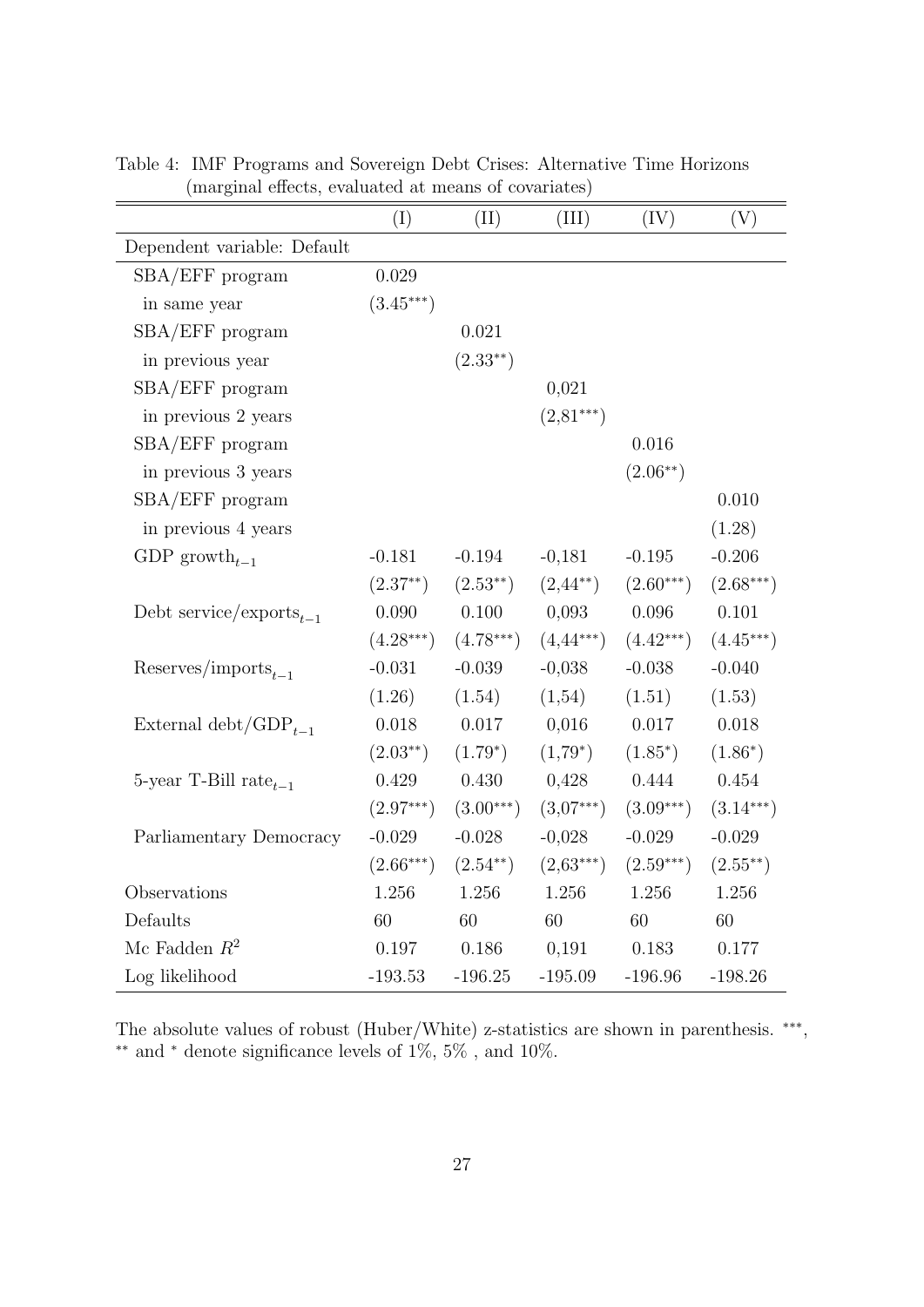|                                                                | (I)           | (II)          | (III)         | (IV)          |
|----------------------------------------------------------------|---------------|---------------|---------------|---------------|
| Dependent variable: Default                                    |               |               |               |               |
| $\overline{\text{SBA}}/\text{EFF}$ program in previous 5 years | 0.015         | 0.020         |               |               |
|                                                                | $(1.99^{**})$ | $(1.74^*)$    |               |               |
| Compliant with IMF in previous 5 years                         |               | 0.008         |               |               |
|                                                                |               | (0.66)        |               |               |
| SBA/EFF programm in previous 5 years,                          |               |               |               |               |
| low range of External debt / GDP (III)                         |               |               | 0.016         | 0.021         |
| or Debt service / exports $(IV)$                               |               |               | (1.35)        | (1.37)        |
| medium range of External debt $/$ GDP (III)                    |               |               | 0.005         | 0.001         |
| or Debt service / exports $(IV)$                               |               |               | (0.51)        | (0.10)        |
| high range of External debt / GDP (III)                        |               |               | 0.025         | 0.023         |
| or Debt service / exports $(IV)$                               |               |               | $(2.63***)$   | $(2.46^{**})$ |
| GDP growth <sub><math>t-1</math></sub>                         | $-0.156$      | $-0.248$      | $-0.210$      | $-0.192$      |
|                                                                | $(2.28^{**})$ | $(2.34^{**})$ | $(2.84***)$   | $(2.33^{**})$ |
| Debt service/exports <sub><math>t-1</math></sub>               | 0.077         | 0.133         | 0.096         | 0.080         |
|                                                                | $(3.88***)$   | $(4.15***)$   | $(4.48***)$   | $(3.23***)$   |
| $Reserves/imports_{t-1}$                                       | $-0.038$      | $-0.044$      | $-0.037$      | $-0.036$      |
|                                                                | (1.63)        | (1.29)        | (1.51)        | (1.43)        |
| External ${\rm debt}/{\rm GDP}_{t-1}$                          | 0.021         | 0.025         | 0.010         | 0.016         |
|                                                                | $(2.40^{**})$ | $(1.89^*)$    | (1.05)        | $(1.69^*)$    |
| 5-year T-Bill rate <sub><math>t-1</math></sub>                 | 0.432         | 0.590         | 0.444         | 0.477         |
|                                                                | $(3.47***)$   | $(2.97***)$   | $(3.13***)$   | $(3.43***)$   |
| Parliamentary Democracy                                        | $-0.021$      | $-0.036$      | $-0.028$      | $-0.033$      |
|                                                                | $(1.70^*)$    | $(2.33^{**})$ | $(2.54^{**})$ | $(2.75***)$   |
| Latin America & Caribbean                                      | 0.016         |               |               |               |
|                                                                | (1.45)        |               |               |               |
| Middle East & North Africa                                     | $-0.025$      |               |               |               |
|                                                                | (1.62)        |               |               |               |
| East Asia & Pacific                                            | $-0.001$      |               |               |               |
|                                                                | (0.10)        |               |               |               |
| Sub Saharan Africa                                             | 0.010         |               |               |               |
|                                                                | (0.79)        |               |               |               |
| Observations                                                   | 1.256         | 988           | 1.250         | 1.170         |
| Defaults                                                       | 60            | 58            | 60            | $58\,$        |
| Mc Fadden $R^2$                                                | 0.206         | 0.162         | 0.190         | 0.194         |
| Log likelihood                                                 | $-191.43$     | $-194.95$     | $-192.92$     | $-186.04$     |

<span id="page-29-0"></span>Table 5: IMF Programs and Sovereign Debt Crises: Robustness (marginal effects, evaluated at means of covariates)

The absolute values of robust (Huber/White) z-statistics are shown in parenthesis. \*\*\*,  $^{**},$  and  $^{*}$  denote significance levels of  $1\%,\,5\%$  , and  $10\%.$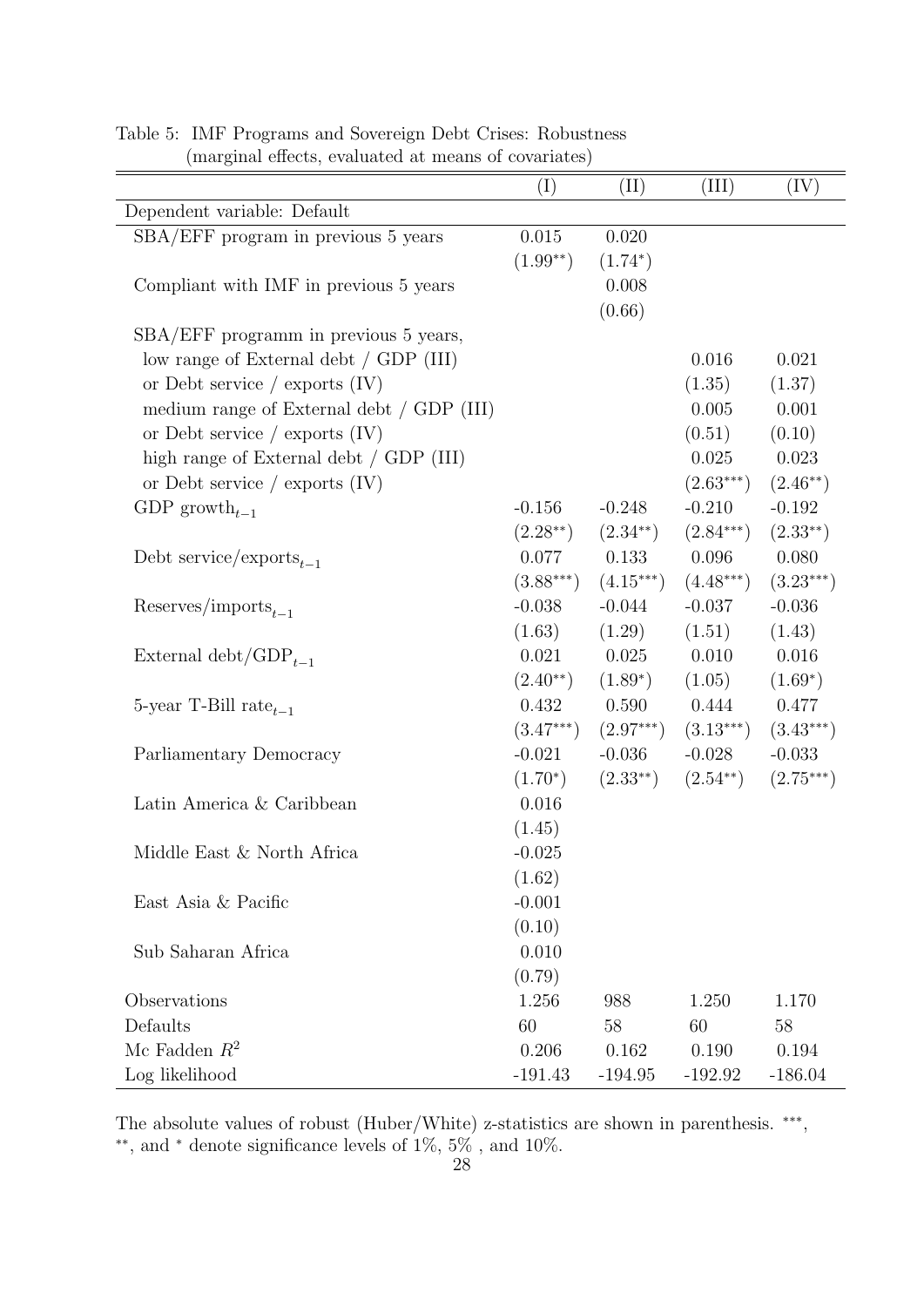|                                                   | Probit   |               |          | <b>Bivariate Probit</b> |
|---------------------------------------------------|----------|---------------|----------|-------------------------|
| Variable                                          | Coef.    | Z-statistic   | Coef.    | Z-statistic             |
| Dependent variable: Default                       |          |               |          |                         |
| Constant                                          | $-2.857$ | $(7.74***)$   | $-2.967$ | $(8.59***)$             |
| GDP growth <sub><math>t-1</math></sub>            | $-2.180$ | (1.29)        | $-2.022$ | (1.06)                  |
| Debt service/exports $_{t-1}$                     | 1.730    | $(3.79***)$   | 1.540    | $(2.59***)$             |
| $Reserves/imports_{t-1}$                          | $-0.570$ | (1.46)        | $-0.541$ | $(1.68^*)$              |
| External debt/GDP $_{t-1}$                        | 0.350    | $(1.69^*)$    | 0.344    | (1.39)                  |
| 5-year T-Bill rate<br>$_{t-1}$                    | 9.319    | $(3.38***)$   | 9.001    | $(3.26***)$             |
| Parliamentary Democracy                           | $-0.884$ | $(2.81***)$   | $-0.872$ | $(2.41**)$              |
| SBA/EFF program in previous 5 years               | 0.347    | $(2.11^{**})$ | 0.748    | $(1.79^{*})$            |
| Dependent variable: SBA/EFF program <sup>†</sup>  |          |               |          |                         |
| Constant                                          | 0.771    | $(3.33***)$   | 0.744    | $(3.11***)$             |
| GDP growth <sub><math>t-6</math></sub>            | $-5.716$ | $(5.90***)$   | $-5.689$ | $(5.78***)$             |
| $Reserves/imports_{t-6}$                          | $-1.031$ | $(5.16***)$   | $-1.056$ | $(5.33***)$             |
| $\log$ (UN voting) <sub>t-6</sub>                 | 0.807    | $(6.49***)$   | 0.792    | $(6.11***)$             |
| Short term/total debt <sub><math>t=6</math></sub> | 1.651    | $(3.81***)$   | 1.744    | $(4.05***)$             |
| Debt service/exports <sub><math>t-6</math></sub>  | 3.090    | $(7.41***)$   | 3.103    | $(7.43***)$             |
| $\rho$                                            |          |               | $-0276$  | (1.06)                  |
| Observations                                      | 1.024    |               | 1.024    |                         |
| Defaults                                          | 49       |               | 49       |                         |
| IMF programs                                      | 481      |               | 481      |                         |
| $\lambda_{LR}^{\ddagger}$                         |          |               | 1.274    |                         |

<span id="page-30-0"></span>Table 6: IMF Programs and Sovereign Debt Crises: Bivariate Probit Estimation

† Additional decade dummies used. ‡ The likelihood ratio test statistic is distributed  $\chi^2(1)$ . \*\*\*, \*\*, and \* denote significance levels of 1\%, 5\% , and 10\%.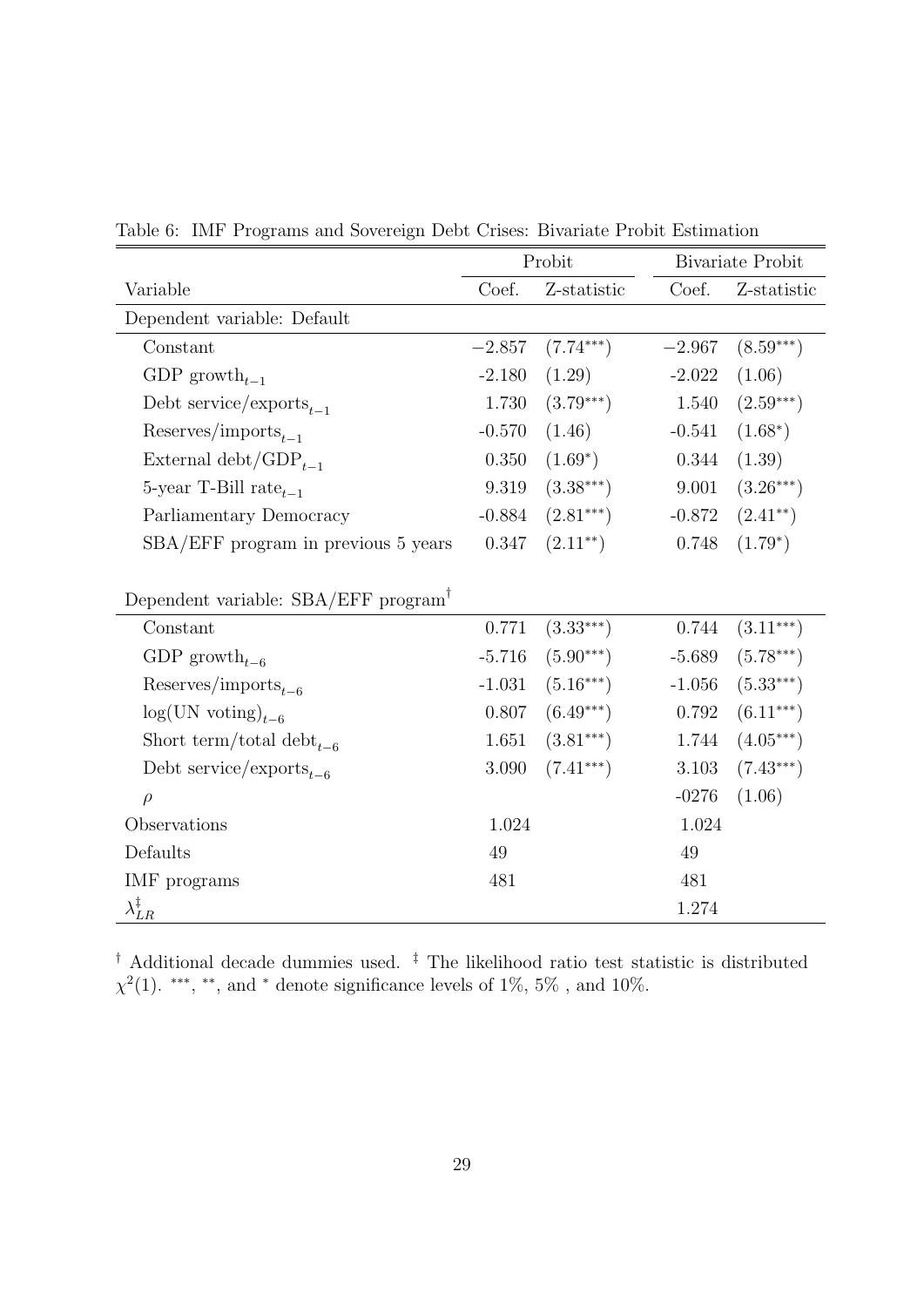# <span id="page-31-0"></span>Appendix A. Country Coverage

| Argentina          | El Salvador    | Madagascar       | Romania            |
|--------------------|----------------|------------------|--------------------|
| Benin              | Fiji           | Malaysia         | Russian Federation |
| <b>Bolivia</b>     | Georgia        | Mali             | Senegal            |
| Botswana           | Ghana          | Mexico           | South Africa       |
| Brazil             | Guatemala      | Mongolia         | Sri Lanka          |
| Bulgaria           | India          | Morocco          | Thailand           |
| Burkina Faso       | Indonesia      | Mozambique       | Tunisia            |
| Cameroon           | Jamaica        | Nigeria          | Turkey             |
| Chile              | Jordan         | Pakistan         | Ukraine            |
| China              | Kazakhstan     | Panama           | Uruguay            |
| Colombia           | Kenya          | Papua New Guinea | Venezuela          |
| Costa Rica         | Latvia         | Paraguay         | Vietnam            |
| Dominican Republic | Lebanon        | Peru             |                    |
| Ecuador            | Lithuania      | Philippines      |                    |
| Egypt, Arab Rep.   | Macedonia, FYR | Poland           |                    |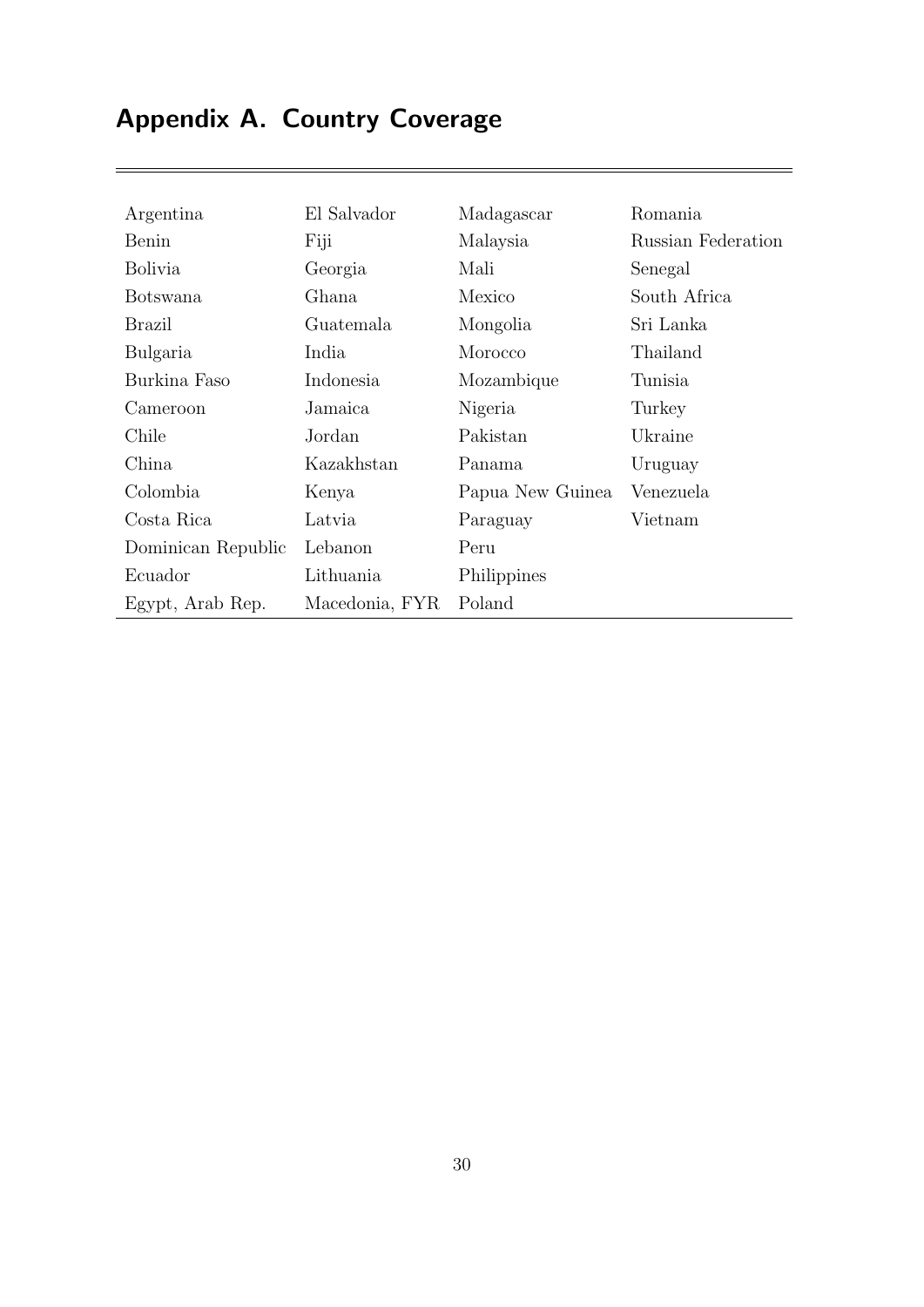# Appendix B. Data Sources and Definitions

| Name                                  | Source                                                    | Definition                                                                                                                                                                                                                                 |  |
|---------------------------------------|-----------------------------------------------------------|--------------------------------------------------------------------------------------------------------------------------------------------------------------------------------------------------------------------------------------------|--|
| Dependent variable                    |                                                           |                                                                                                                                                                                                                                            |  |
| Default                               | Standard & Poor's $(2006,$<br>2009)                       | Dummy variable coded as 1 in the first year<br>of a sovereign default.                                                                                                                                                                     |  |
| <b>IMF</b> variables                  |                                                           |                                                                                                                                                                                                                                            |  |
| IMF program                           | Dreher (2006) - Extended<br>time covering from web site   | IMF program agreed, dummy variable.                                                                                                                                                                                                        |  |
| $SBA/EFF$ pro-<br>gram                | Dreher $(2006)$ - Extended<br>time covering from web site | IMF Standby Arrangement or Extended<br>Fund Facility Arrangement agreed, dummy<br>variable.                                                                                                                                                |  |
| $SBA/EFF 100$ IMF $(2009)$<br>program |                                                           | Change in total agreed SBA and EFF loans<br>exceeding 100 percent of quota, dummy<br>variable.                                                                                                                                             |  |
| Compliant<br>with IMF                 | Dreher and Walter (2010)                                  | Dummy variable that takes the value 1 if<br>a country was compliant with its IMF pro-<br>gram. Non-compliance is identified as peri-<br>ods where at least 25% of the agreed credit<br>amount remained undrawn at program ex-<br>piration. |  |

continued on next page